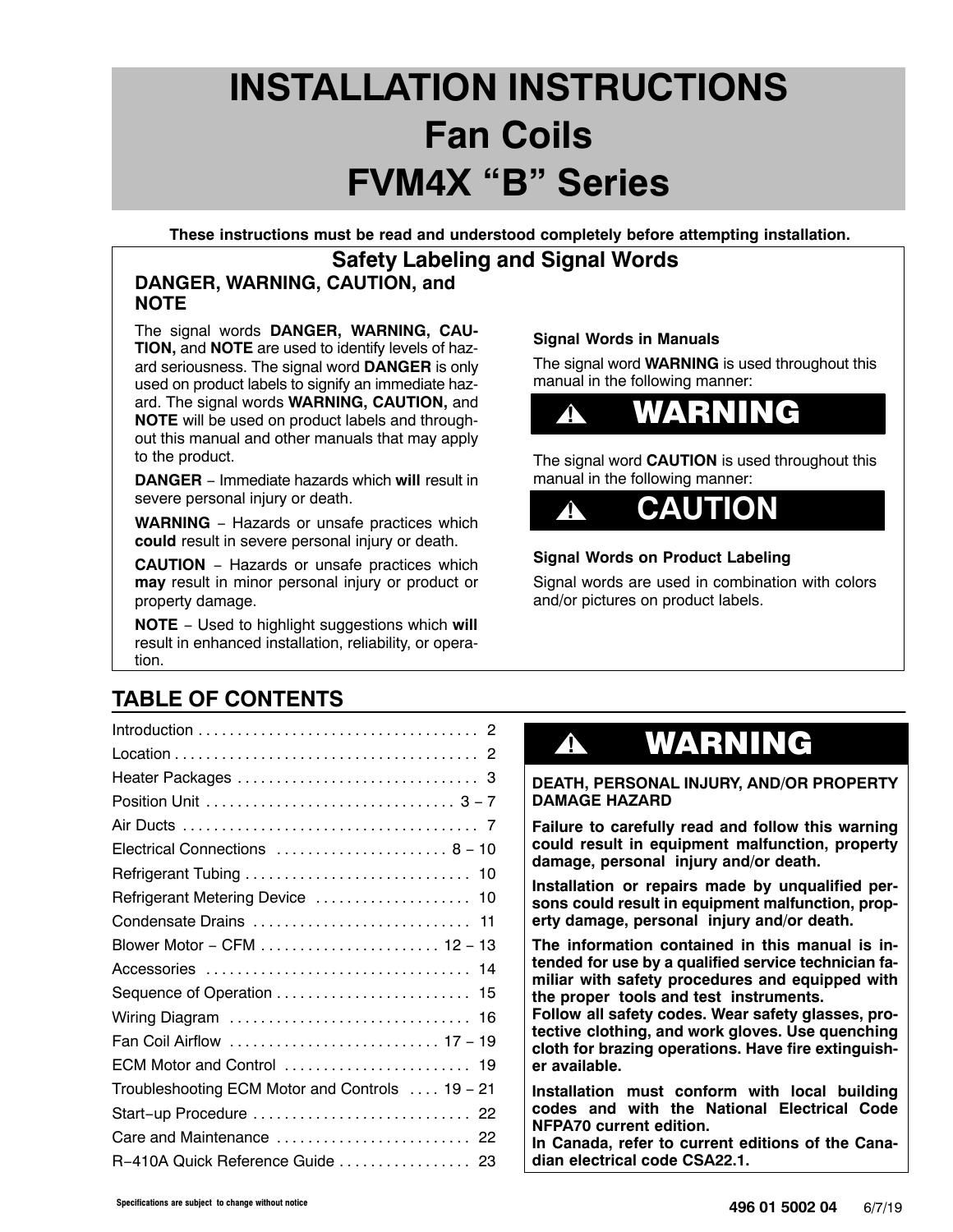### **INTRODUCTION**

Models FVM4X are designed for maximum flexibility and can be used for upflow, horizontal left or right, and downflow applications (accessory kit required for downflow or horizontal right).

These units leave the factory compliant with low leak requirements of less than 2% cabinet leakage rate at 0.5 inches W.C. and 1.4% cabinet leakage rate at 0.5 inches W.C. when tested in accordance with ASHRAE 193 standard. Because of this, the units need special attention in the condensate pan and drain connection area and when brazing tubing.

## **LOCATION**

Select the best position which suits the installation site conditions. The location should provide adequate structural support, space in the front of the unit for service access, clearance for return air and supply duct connections, space for refrigerant piping connections and condensate drain line connections. If heaters are being installed make sure adequate clearance is maintained from supply duct work. **Refer to Clearances below**.

**NOTE**: If the door gasket is damaged or missing, the unit may not meet the ASHRAE 193 standard for cabinet air leakage. Contact your supplier and order kit #1191140.

Nuisance sweating may occur if the unit is installed in a high humidity environment with low airflow. On these installations a wrap of 2″ (51 mm) fiberglass insulation with a vapor barrier is recommended.

**NOTE:** Internal filter can be accessed from separate filter door. If the filter can **NOT** be easily accessed, a remote

Four fan coil sizes will combine with various outdoor unit sizes to offer systems ranging from 1½ − 5 tons (18,000 − 60,000 BTUH) nominal cooling capacity.

All models have a factory installed and appropriately sized hard shut−off TXV metering device.

Factory−authorized, field−installed electric heater packages are available in sizes 5 kW through 30 kW. See Product Specification literature for available accessory kits.

filter is recommended. Refer to ACCA Manual D for remote filter sizing.

## **!** WARNING

#### **FIRE HAZARD**

**Failure to maintain proper clearances could result in personal injury, death, and/or property damage.**

**When heaters are installed, maintain clearances from combustible materials as specified on unit rating plate. Do not use plastic lined or combustible flexible ducting within 36" (914.4) of the supply end of the fan coil.**

| REQUIRED CLEARANCES - ALL MODELS (inches) |                                                  |  |  |  |  |  |  |
|-------------------------------------------|--------------------------------------------------|--|--|--|--|--|--|
| No                                        | All Sides                                        |  |  |  |  |  |  |
| <b>Heaters</b>                            | From Supply Duct                                 |  |  |  |  |  |  |
| With                                      | All Sides                                        |  |  |  |  |  |  |
|                                           | From First 3 feet of Supply Duct to Combustibles |  |  |  |  |  |  |
| <b>Heaters</b>                            | From Supply Duct to Combustibles after 3 feet    |  |  |  |  |  |  |

## **HEATER PACKAGES**

Factory approved, field installed, UL listed heater packages are available from the equipment supplier. See unit rating plate for a list of factory approved heaters.

### **POSITION UNIT**

Unit can stand or lie on floor, or hang from ceiling or wall. Allow space for wiring, piping, and servicing unit.

## **! CAUTION**

#### **PROPERTY DAMAGE HAZARD**

**Failure to follow this caution may result in property damage.**

**A field fabricated auxiliary drain pan, with a separate drain is REQUIRED for all installations over a finished living space or in any area that may be damaged by overflow from a restricted main drain pan. In some localities, local codes require an auxiliary drain pan for ANY horizontal installation.**

Heaters that are not factory approved could cause damage which would not be covered under the equipment warranty.

#### **A. UPFLOW INSTALLATION**

If return air is to be ducted through a floor, install duct flush with floor. Set unit on floor over opening.

Side return is a field option on slope coil models. Cut opening per dimensions shown in **[Figure 2.](#page-2-0)** A field−supplied bottom closure is required.

## **! CAUTION**

**Failure to follow this caution may result in personal injury.**

**Sheet metal parts may have sharp edges or burrs. Use care and wear appropriate protective clothing and gloves when handling parts.**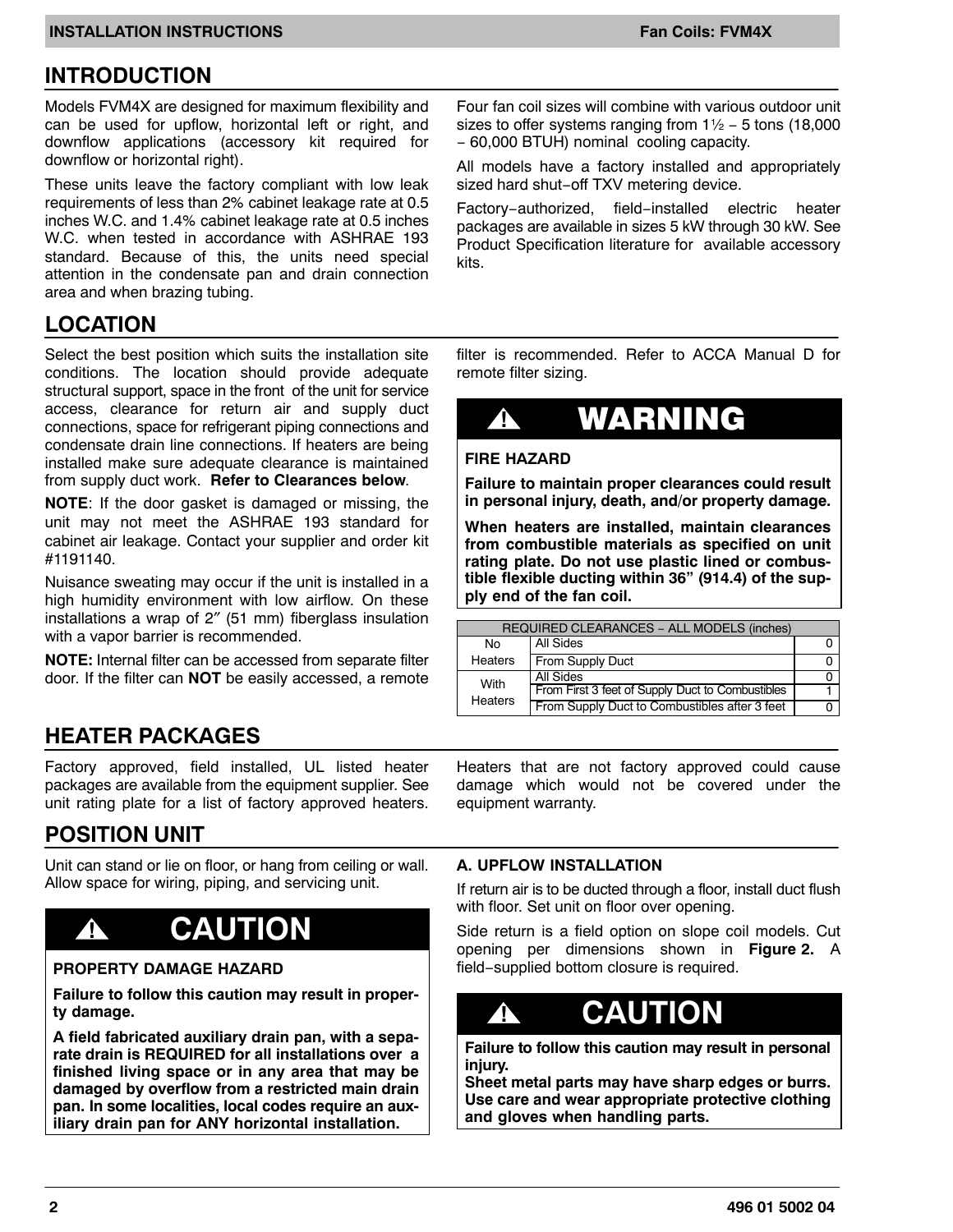#### **INSTALLATION INSTRUCTIONS FANCICIAL CONSTITUTIONS FANCICISE INSTALLATION INSTRUCTIONS**

<span id="page-2-0"></span>



#### **B. MODULAR UNITS**

FVM fan coil sizes 4800 and 6000 are two−piece modular units. This allows for modular units to be disassembled and components moved separately to installation area for reassembly. This process accommodates small scuttle holes and limiting entrances to installation sites (refer to **Figure 3**).

#### **C. HORIZONTAL INSTALLATION**

Unit must NOT be installed with access panels facing up or down. Access panels must only face to the side.

FVM models are factory built for horizontal left installation (refer to **[Figure 4](#page-3-0)** and **[Figure 5](#page-3-0)**). They can be field converted to horizontal right (accessory Gasket Kit required − EBAC01GSK).

**NOTE:** When suspending unit from ceiling, dimples in casing indicate suitable location of screws for mounting metal support straps (refer to **[Figure 4](#page-3-0)**).

**NOTE:** For optimum condensate drainage performance in horizontal installations, unit should be leveled along its length and width.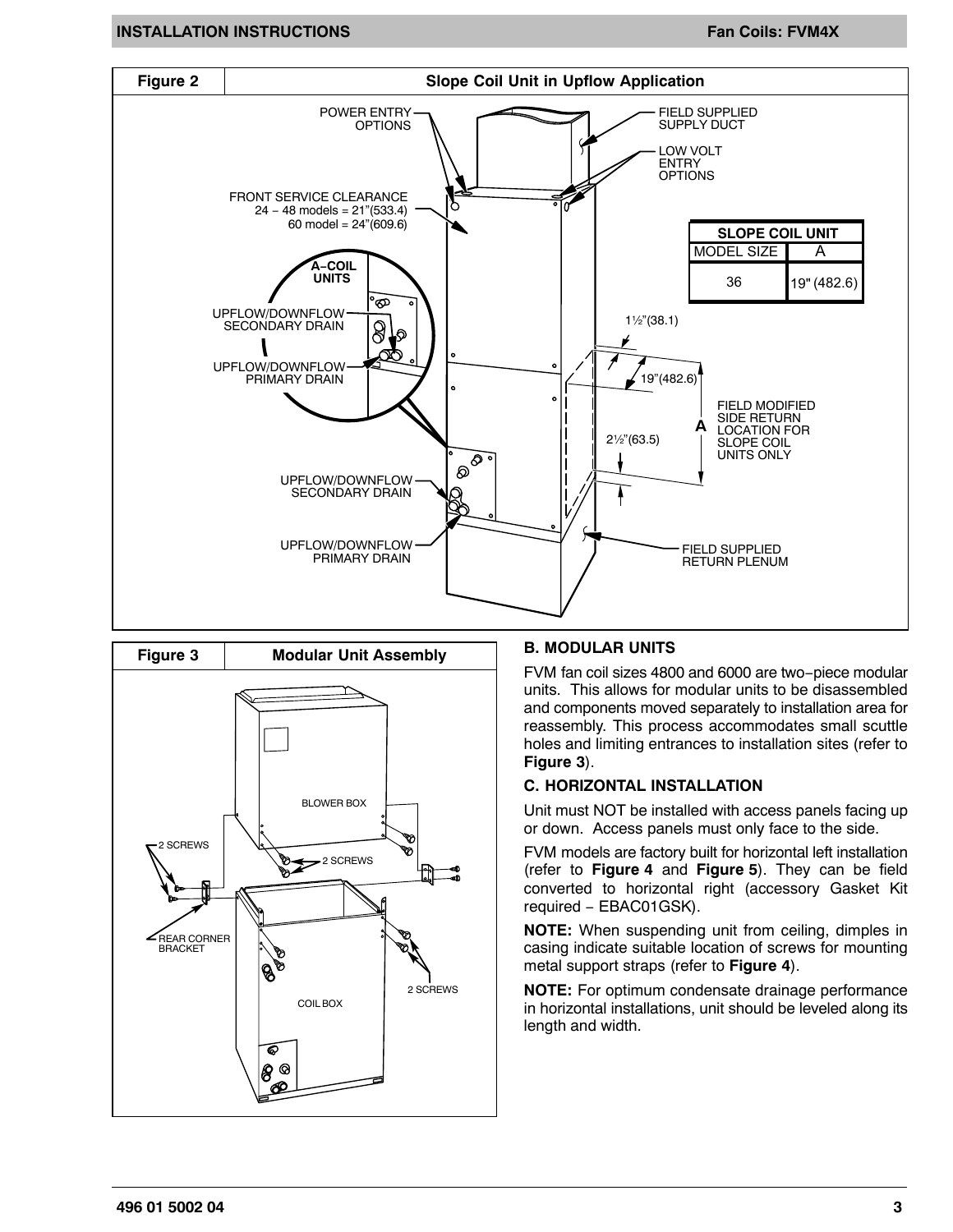<span id="page-3-0"></span>

**Horizontal Right Conversion of Units With Slope Coils**

panel (refer to **[Figure 6](#page-4-0)**).

- 3. Remove coil assembly.
- 1. Remove blower and coil access panel and fitting 4. Lay fan coil unit on its right side and reinstall coil assembly with condensate pan down (refer to **[Figure 6](#page-4-0)**).
- 2. Remove coil mounting screw securing coil assembly to right side casing flange.
- 5. Attach coil to casing flange using coil mounting screw previously removed.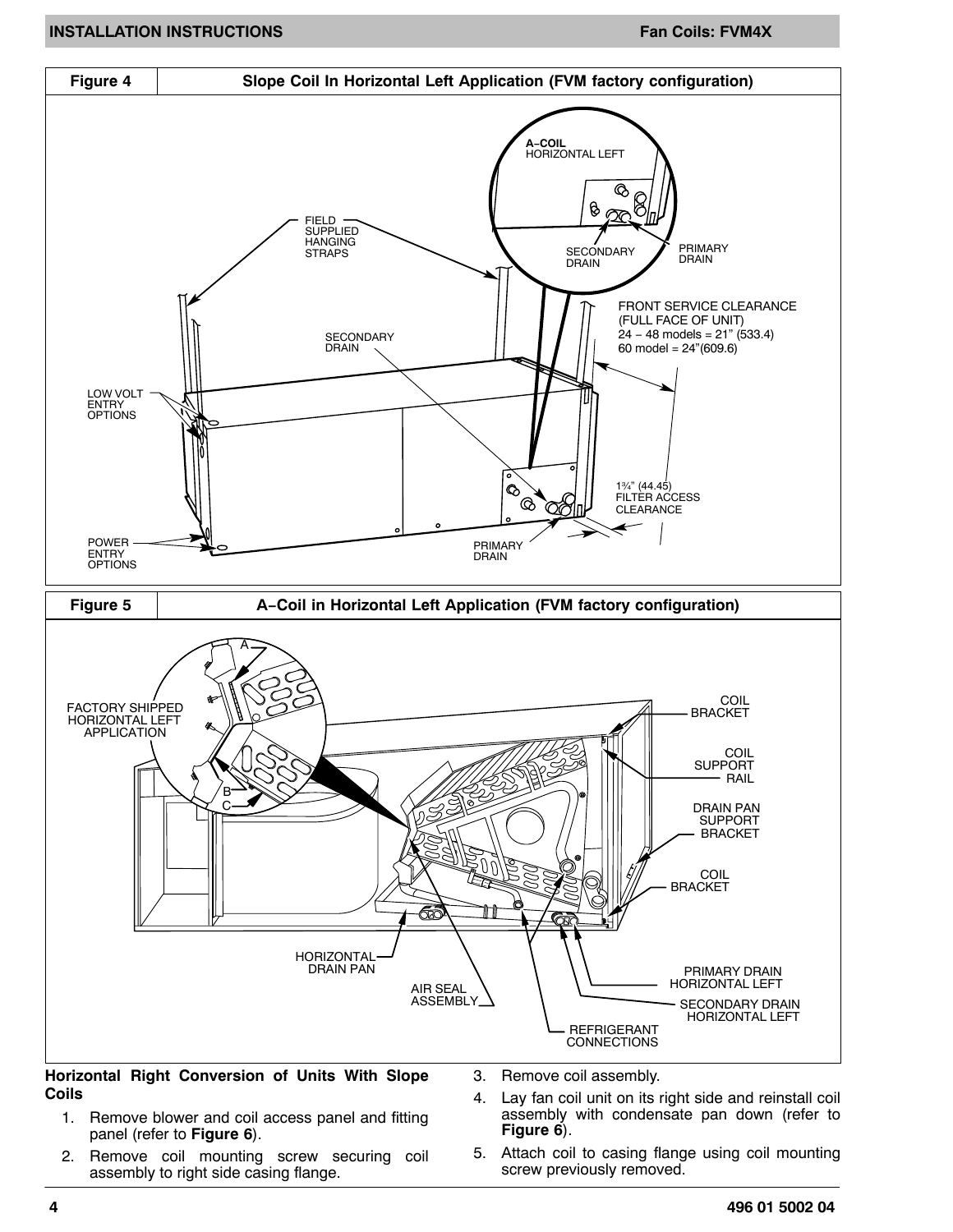#### <span id="page-4-0"></span>**INSTALLATION INSTRUCTIONS FAN ALLATION INSTRUCTIONS**

6. Make sure the pan cap in the fitting door is properly seated on the fitting door to retain the low air leak rating of the unit.



7. Add gaskets from the Gasket Accessory Kit − EBAC01GSK.

8. Align holes with tubing connections and condensate pan connections, and reinstall access panels and fitting panel. Make sure liquid and suction tube grommets are in place to prevent air leaks and cabinet sweating.

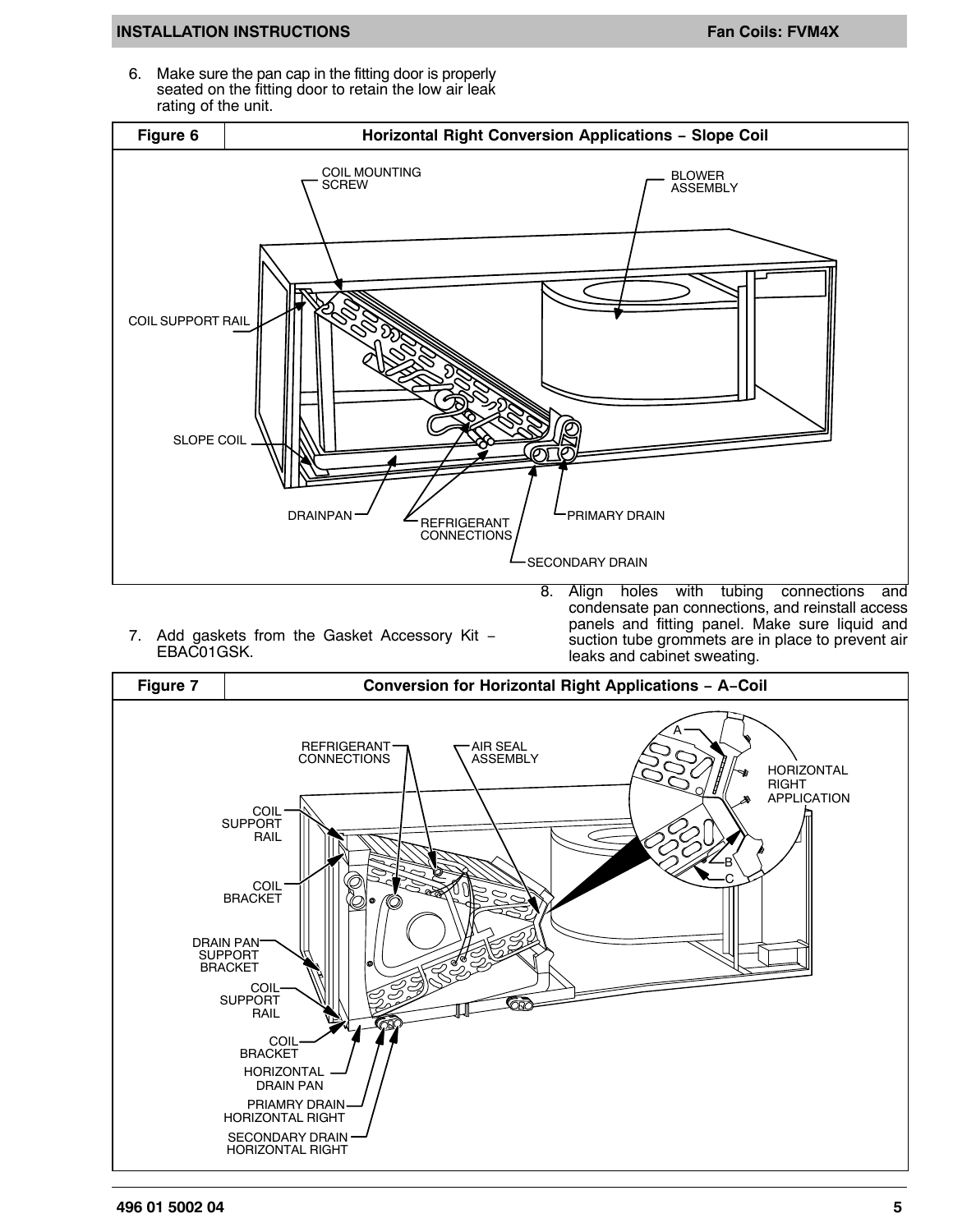#### **INSTALLATION INSTRUCTIONS FAN ALL ATTIONS FAN ALL ATTIONS FAN ALL ATTIONS FAN ALL ATTIONS**

#### **Horizontal Right Conversion of Units With A−Coils**

- 1. Remove blower and coil access panel and fitting panel (refer to **[Figure 7](#page-4-0)**).
- 2. Remove metal clip securing fitting panel to condensate pan. Remove fitting panel.
- 3. Remove two (2) snap−in clips securing A−coil in unit.
- 4. Slide coil and pan assembly out of unit.
- 5. Remove horizontal drain pan support bracket from coil support rail on left side of unit and reinstall on coil support rail on right side of unit.
- 6. Convert air−seal assembly for horizontal right.
	- a. Remove air−seal assembly from coil by removing four (4) screws (refer to **[Figure 7](#page-4-0)**).
	- b. Remove air splitter (B) from coil seal assembly by removing three (3) screws. (factory−shipped inset.)
	- c. Remove filler plate (A) and install air splitter (B) in place of filler plate.
	- d. Install filler plate (A) as shown in horizontal right application.
	- e. Remove condensate troughs (C) and install on opposite tube sheets.
	- f. Install hose onto plastic spout.
- 7. Install horizontal pan on right side of coil assembly.
- 8. Slide coil assembly into casing. Be sure coil bracket on each corner of vertical pan engages coil support rails.
- 9. Reinstall two (2) snap−in clips to correctly position and secure coil assembly in unit. Be sure clip with large offsets is used on right side of unit to secure horizontal pan.
- 10. Remove two (2) oval fitting caps from left side of the coil, access panel, and fitting panel.
- 11. Remove insulation knockouts on right side of coil access panel
- 12. Remove two (2) oval coil access panel plugs and reinstall into holes on left side of coil access panel and fitting panel.
- 13. Install condensate pan fitting caps (from Step 10) in the right side of the coil door making sure that the cap snaps and seats cleanly on the back side of the coil door. Make sure no insulation interferes with seating of the cap.
- 14. Reinstall access fitting panels, aligning holes with tubing connections and condensate pan connections. Be sure to reinstall metal clip between fitting panel and vertical condensate pan.
- 15. After brazing, make sure liquid and suction tube grommets are in place to prevent air leaks and cabinet sweating.

#### **F. DOWNFLOW INSTALLATION**

## **! CAUTION**

#### **PRODUCT OR PROPERTY DAMAGE HAZARD**

**Failure to follow this caution may result in product or property damage**

**The conversion of the fan coil to downflow requires special procedures for the condensate drains on both A−coil and Slope−coil units. The vertical drains have an overflow hole between the primary and secondary drain holes. This hole is plugged for all applications except downflow, and must be used for downflow.**

**Failure to follow instructions could result in personal injury or product and property damage.**

In this application, field conversion of the evaporator coil is required using accessory Downflow Kit along with an accessory Base Kit. Set unit on floor over opening and use 1/8" (3.175) to 1/4" (6.35) thick fireproof resilient gasket between duct, unit, and floor. Refer to installation instructions packaged with accessory kit. See Product Specification literature for kit part numbers.

During the conversion process, removed the plastic cap covering the vertical drains only and discard.

Remove the plug from the overflow hole and discard.

At completion of the downflow installation, caulk around the vertical pan fitting to door joint to retain low air leak performance of the unit.

**NOTE:** Gasket kit number (EBAC01GSK) is also required for all downflow applications to maintain low air leak/low sweat performance.

#### **G. MANUFACTURED HOUSING AND MOBILE HOME APPLICATIONS**

- 1. Fan coil unit must be secured to the structure using field−supplied hardware.
- 2. Allow a minimum of 24" (609.6) clearance from access panels.
- 3. Recommended method of securing for typical applications:
	- a. If fan coil is away from wall, attach pipe strap to top of fan coil using No. 10 self tapping screws. Angle strap down and away from back of fan coil, remove all slack, and fasten to wall stud of structure using 5/16" (7.9375) lag screws. Typical both sides of fan coil.
	- b. If fan coil is against wall, secure fan coil to wall stud using 1/8" (3.175) wide right−angle brackets. Attach brackets to fan coil using No. 10 self tapping screws and to wall stud using 5/16" (7.9375) lag screws (refer to **[Figure 8](#page-6-0)**).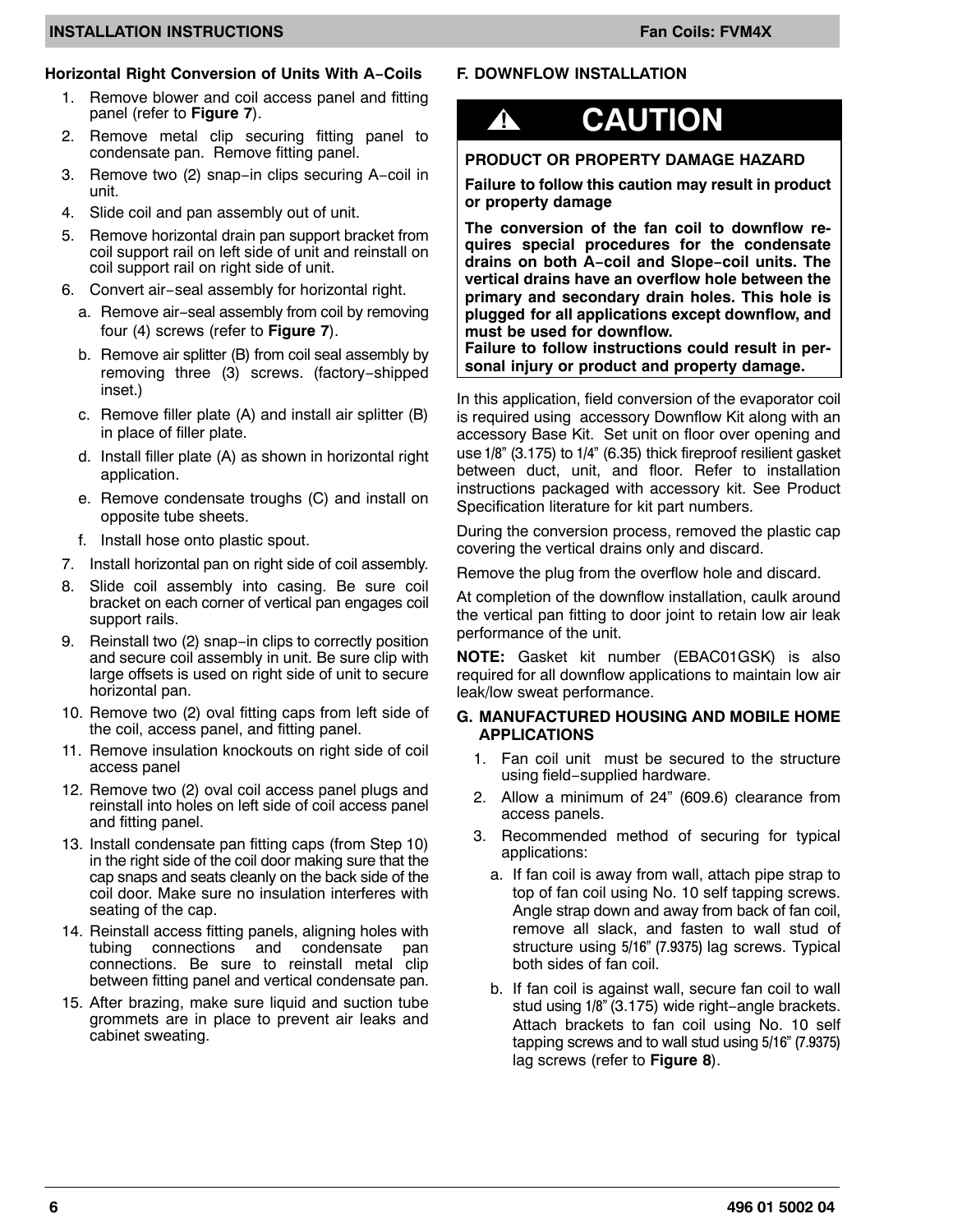#### <span id="page-6-0"></span>**INSTALLATION INSTRUCTIONS FAND CONSTRUCTIONS** FAND CONSTRUCTIONS FAND CONSTRUCTIONS



### **AIR DUCTS**

Connect supply−air duct over the outside of ¾" (19.05 ) flanges provided on supply−air opening. Secure duct to flange using proper fasteners for type of duct used, and seal duct−to−unit joint.

Duct connections flanges are provided on unit air discharge connection.

When using FVM units with 20kW, 24kW, and 30kW electric heaters, maintain a 1" (25.4) clearance from combustible materials to discharge plenum and ductwork for a distance of 36" (914.4) from unit. Use accessory downflow base to maintain proper clearance on downflow installations.

It is a recommendation, but not a requirement, to use flexible connections between ductwork and unit to prevent transmission of vibration. When electric heater is installed, use heat−resistant material for flexible connector between duct work and unit at discharge connection. Duct work passing through unconditioned space must be insulated and covered with vapor barrier.

#### **Duct work Acoustical Treatment**

Metal duct systems that do not have a 90 degree elbow and 10 feet of main duct before first branch takeoff may require internal acoustical insulation lining. As an alternative, fibrous duct work may be used if constructed and installed in accordance with the latest edition of SMACNA construction standard on fibrous glass ducts. Both acoustical lining and fibrous duct work shall comply with National Fire Protection Association as tested by UL Standard 181 for Class 1 air ducts.

### **ELECTRICAL CONNECTIONS**

On units with a factory installed disconnect with pull−out removed, service and maintenance can be safely performed on only the load side of the control package.

**NOTE:** Before proceeding with electrical connections, make certain that supply voltage, frequency, phase, and circuit ampacity are as specified on the unit rating plate. See unit wiring label for proper field high and low voltage wiring. Make all electrical connections in accordance with the NEC and any local codes or ordinances that may apply. Use copper wire only. The unit must have a separate branch electric circuit with a field−supplied disconnect switch located within sight from, and readily accessible from the unit.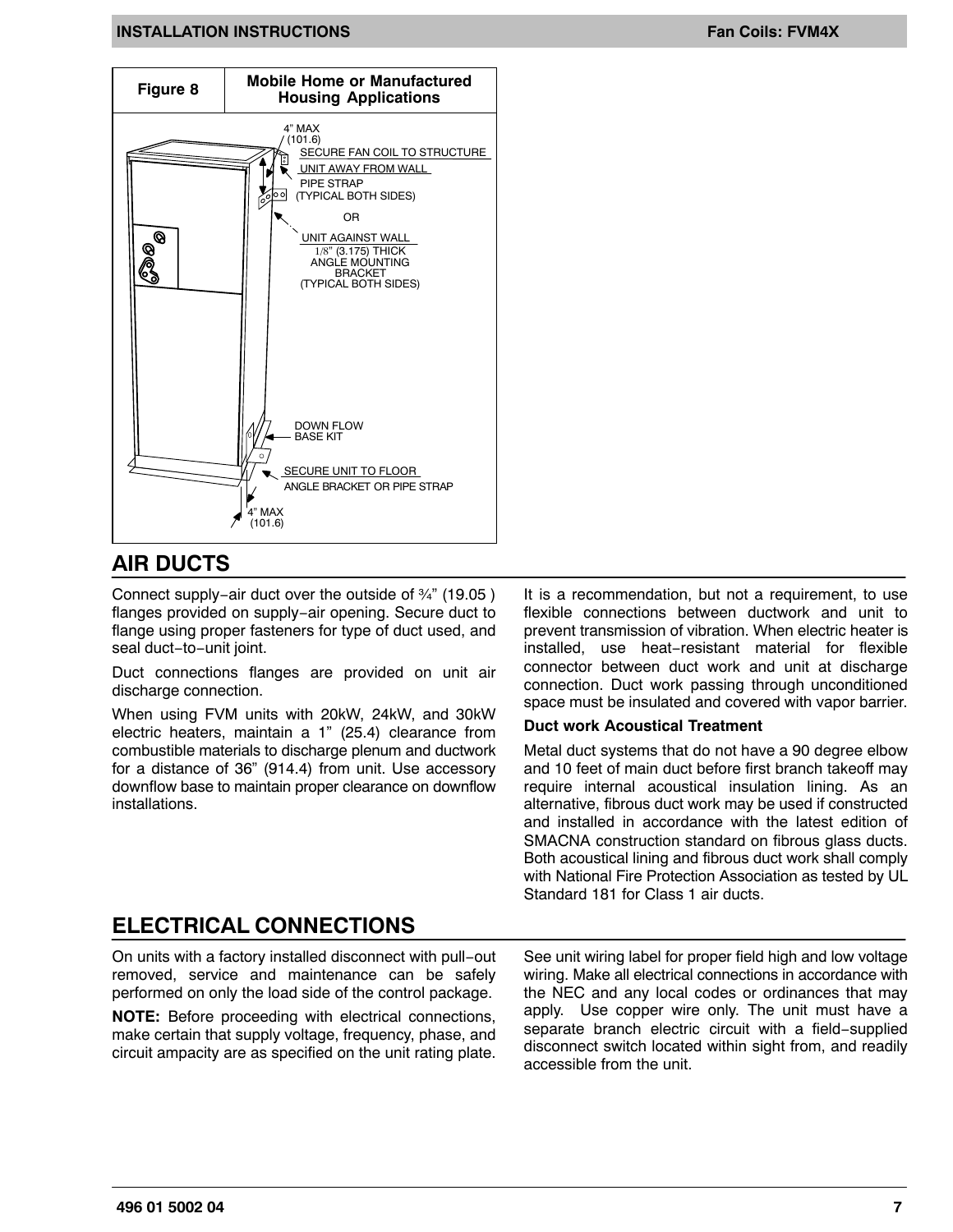## **!** WARNING

### **ELECTRICAL SHOCK or UNIT DAMAGE HAZARD**

**Failure to follow this warning could result in personal injury or death.**

**Turn off the main (remote) disconnect device before working on incoming (field) wiring .**

**Incoming (field) wires on the line side of the disconnect found in the fan coil unit remain live, even when the pull−out is removed. Service and maintenance to incoming (field) wiring cannot be performed until the main disconnect switch (remote to the unit) is turned off.**

## **!** WARNING

#### **ELECTRICAL SHOCK or UNIT DAMAGE HAZARD**

**Failure to follow this warning could result in personal injury, death, and/or unit damage.**

**If a disconnect switch is to be mounted on unit, select a location where drill and fasteners will not contact electrical or refrigeration components.**

#### **A. LINE VOLTAGE CONNECTIONS**

If unit contains an electric heater, remove and discard power plug from fan coil and connect male plug from heater to female plug from unit wiring harness. (Refer to Electric Heater Installation Instructions.) For units without electric heat:

- 1. Connect 208/230V power leads from field disconnect to yellow and black stripped leads.
- 2. Connect ground wire to unit ground lug.

Check all factory wiring per unit wiring diagram and inspect factory wiring connections to be sure none were loosened in transit or installation.

#### **B. 24V CONTROL SYSTEM**

#### **Control System Connections to Fan Control Board**

Refer to unit wiring instructions for recommended wiring procedures. Use 18 AWG color−coded, insulated (35 ° C minimum) wires to make the low−voltage connections between the thermostat, the unit, and the outdoor equipment. If the thermostat is located more than 100 feet from the unit (as measured along the low voltage wire), use 16 AWG color−coded, insulated (35 ° C minimum) wire. Fan Control Board is circuited for single−stage heater operation. When additional heater staging is desired using outdoor thermostats of Heat Staging, remove Jumper J2 on Fan Control Board to enable staging.

All wiring must be NEC Class 1 and must be separated from incoming power leads. Refer to outdoor unit wiring instructions for additional wiring recommendations.

Connect low−voltage leads to thermostat and outdoor unit (refer to **[Figure 9](#page-8-0)**, **[Figure 10](#page-8-0)**, **[Figure 11](#page-8-0)**, **[Figure 12](#page-8-0)**).

### **C. HEAT STAGING**

#### **Heat Staging Option**

Heat Staging of the electric heat package is possible when the FVM is installed as a part of a single−stage heat pump system using a two−stage programmable thermostat, or capable zoning control and and one (1) of the following electric heat packages:

Relay heaters EHK10AKN, EHK10AKB, EHK15AK(F,B), EHK18AHN, EHK20AK(F,B) EHK25AHCF, or EHK30AHCF.

Complete system low−voltage wiring as shown in **[Figure 9](#page-8-0)**, **[Figure 10](#page-8-0)**, **[Figure 11](#page-8-0)**, **[Figure 12](#page-8-0)**.

**NOTE:** Where local codes require thermostat wiring be routed through conduit or raceways, splices can be made inside the fan coil unit. All wiring must be NEC Class 1 and must be separated from incoming power leads.

A factory−authorized disconnect kit is available for installation of 5 kW through 10 kW applications. When electric heat package with circuit breakers are installed, the circuit breaker can be used as a disconnect.

#### **D. MANUFACTURED HOUSING**

In manufactured housing applications, the Code of Federal Regulations, Title 24, Chapter XX, Part 3280.714 requires that supplemental electric heat be locked out at outdoor temperatures above 40 °F. except for a heat pump defrost cycle. In some applications, an outdoor thermostat may be required. Refer to thermostat instructions for details.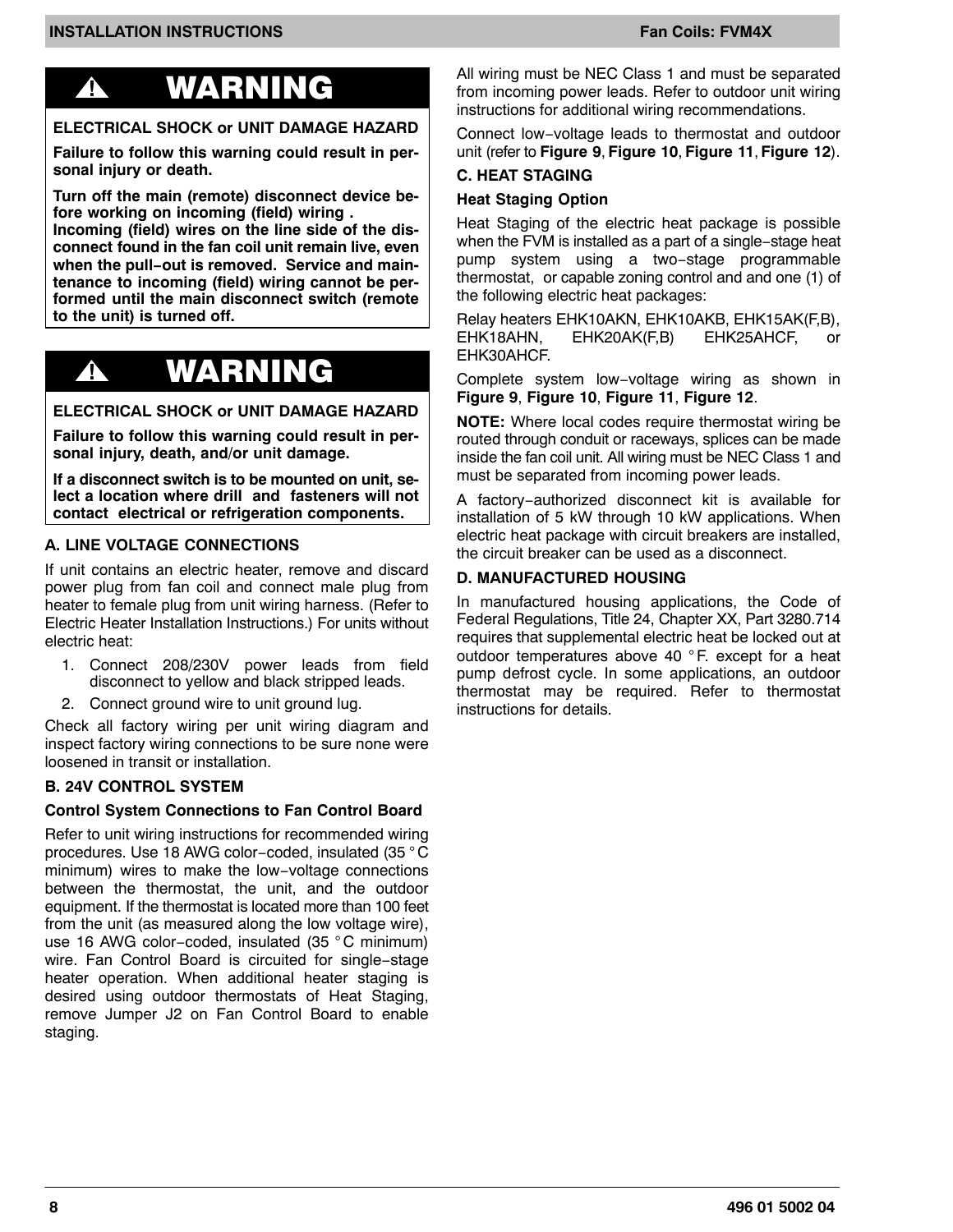#### **INSTALLATION INSTRUCTIONS FAND ASSESSMENT CONSTANT OF A SET OF A SET OF A SET OF A SET OF A SET OF A SET OF A S**

<span id="page-8-0"></span>

**496 01 5002 04 9**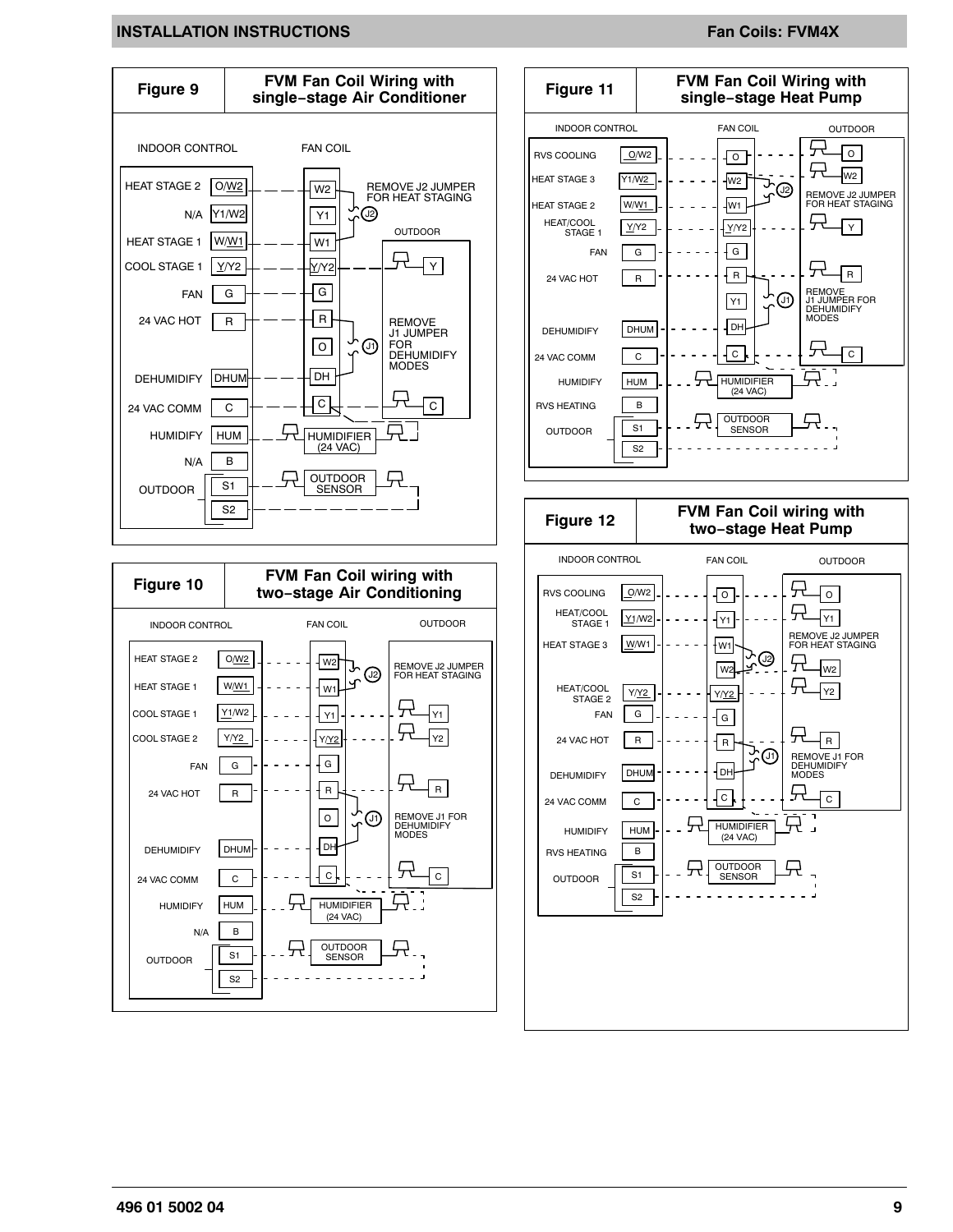#### **INSTALLATION INSTRUCTIONS FAN ALL ATTIONS FAN ALL ATTIONS FAN ALL ATTIONS FAN ALL ATTIONS**



#### **E. TRANSFORMER INFORMATION**

Transformer is factory wired for 230V operation. For 208V applications, disconnect the black wire from the 230V terminal on transformer and connect it to the 208V terminal (refer to **Figure 13**).

The secondary circuit of transformer is protected by a 5 amp fuse mounted on Fan Control Board.

### **REFRIGERANT TUBING**

Use accessory tubing package or field−supplied tubing of refrigerant grade. Insulate entire suction tube if field−supplied tubing is used. Tubing package has an insulated suction. Do not use damaged, dirty, or contaminated tubing because it may plug refrigerant flow control device.

Always evacuate coil and field−supplied tubing to 500 microns before opening outdoor unit service valve.

## **! CAUTION**

#### **PRODUCT DAMAGE HAZARD**

**Failure to follow this caution may result in product damage.**

**Braze with Sil−Fos or Phos−copper alloy on copper−to−copper joints and wrap a wet cloth around rear of fitting to prevent damage to TXV.**

## **REFRIGERANT METERING DEVICE**

FVM fan coils have a factory installed hard shut−off TXV designed only for use with R−410A refrigerants. Use only with outdoor units designed for corresponding refrigerants.

TXV is factory set and not field adjustable.

#### **F. GROUND CONNECTIONS**

**NOTE:** Use UL listed conduit and conduit connectors for connecting supply wire(s) to unit to obtain proper grounding. Grounding may also be accomplished by using grounding lugs provided in control box. Use or dual or multiple supply circuits will require grounding of each circuit to ground lugs provided on unit and heaters.

## **!** WARNING

#### **ELECTRICAL SHOCK HAZARD**

**Failure to establish uninterrupted or unbroken ground could result in personal injury and/or death.**

**According to NEC, ANSI/NFPA 70, and local codes, the cabinet must have an uninterrupted or unbroken ground in order to minimize potential for personal injury or death if an electrical fault should occur. The ground may consist of electrical wire or metal conduit when installed in accordance with existing electrical codes. If conduit connection uses reducing washers, a separate ground wire must be used.**

Size and install refrigerant lines according to information provided with outdoor unit. Route refrigerant lines to the fan coil in a manner that will not obstruct service access to the unit or removal of the filter.

- 1. Cut tubing to correct length.
- 2. Hold coil stubs steady to avoid bending or distorting.
- 3. Fit refrigerant lines into coil stubs. Insert tube into sweat connection on unit until it bottoms.
- 4. Wrap TXV and nearby tubing with a heat−sinking material such as a wet cloth.
- 5. Wrap a heat sinking material such as a wet cloth behind braze joints.
- 6. Braze connection using a silver bearing or<br>non-silver brazing materials (Sil-Fos or non−silver brazing materials (Sil−Fos or Phos−copper alloy). Do not use solder (matrices which melt below 800-F). Consult local code requirements.
- 7. After brazing, allow joints to cool. Evacuate coil and tubing system to 500 microns using deep vacuum method.

## **! CAUTION**

#### **PRODUCT DAMAGE HAZARD**

**Failure to follow this caution may result in product damage.**

**This Fan Coil has a hard shut−off TXV metering device. A compressor Hard Start Kit is REQUIRED in all applications where the matching outdoor unit has a single−phase reciprocating compressor.**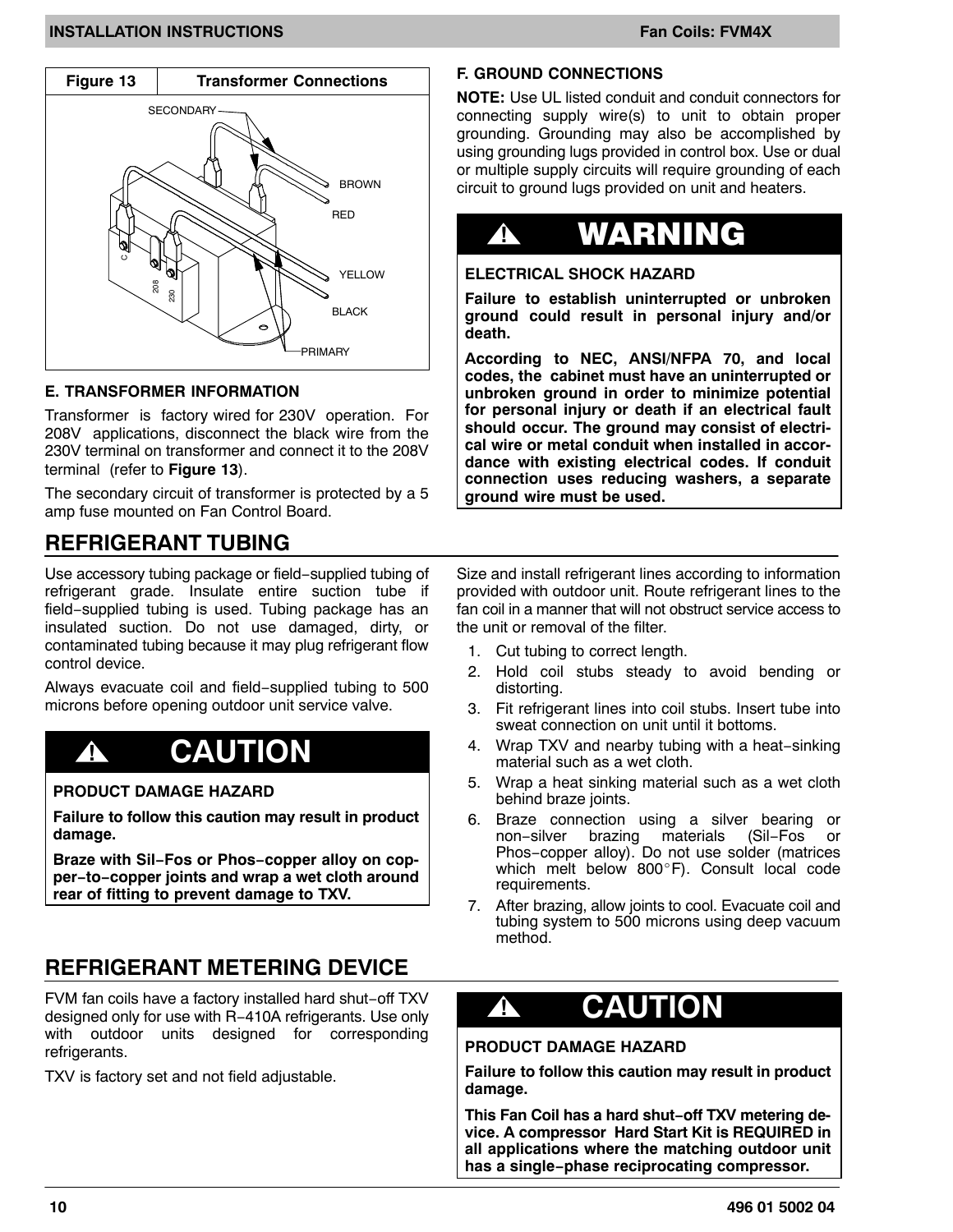## **CONDENSATE DRAINS**

Units are provided with primary and secondary ¾" NPT drain connections. Refer to **Figure 2 though [Figure 7](#page-4-0)** to identify the primary and secondary locations. To prevent property damage and achieve optimum drainage performance, BOTH primary and secondary drain lines should be installed and include properly sized condensate traps (refer to **Figure 14**). Factory approved condensate traps are available (accessory part number EBAC01CTK).

To connect drain lines, the drain connection knock−outs must be removed. Use a knife to start the opening near the tab and using pliers, pull the tab to remove the knock−out. Clean the edge of the opening if necessary. After drain fittings are installed, caulk the seam between the fitting and the cover to retain the low leak rating of the unit.

It is recommended the PVC fittings be used on the plastic condensate pan. Do not over−tighten. Finger−tighten plus 1½ turns. Use pipe dope, to ensure proper seal.

Install traps in the condensate lines as close to the coil as possible (refer to **Figure 16**), but avoid blocking filter access panel.

Install drain lines below the bottom of the drain pan and pitch the drain lines down from the coil at least ¼ inch per foot of run. Horizontal runs over 15 feet long must also have an anti−siphon air vents (stand pipes), installed ahead of the horizontal runs. Extremely long horizontal runs may require oversized drain lines to eliminate air trapping.

Route primary drain line to the outside or to a floor drain. Check local codes before connecting to a waste (sewer) line.

Route the secondary drain line to a place in compliance with local installation codes where it will be noticed when unit is operational. Condensate flowing from secondary (overflow) drain indicates a plugged primary drain − unit requires service or water damage will occur.

**Prime all traps**, test for leaks, and insulate in areas where sweating of the traps and drain lines could potentially cause water damage. Consult local codes for additional requirements or precautions.

If a gravity drain cannot be used, install a condensate pump. Install the pump as close to the indoor section as possible.

## **! CAUTION**

#### **PRODUCT or PROPERTY DAMAGE HAZARD**

**Failure to follow this caution may result in product or property damage.**

**Use only full size P−traps in the condensate line (refer to Figure 14). Shallow, running traps are inadequate and DO NOT allow proper condensate drainage (refer to Figure 15).**





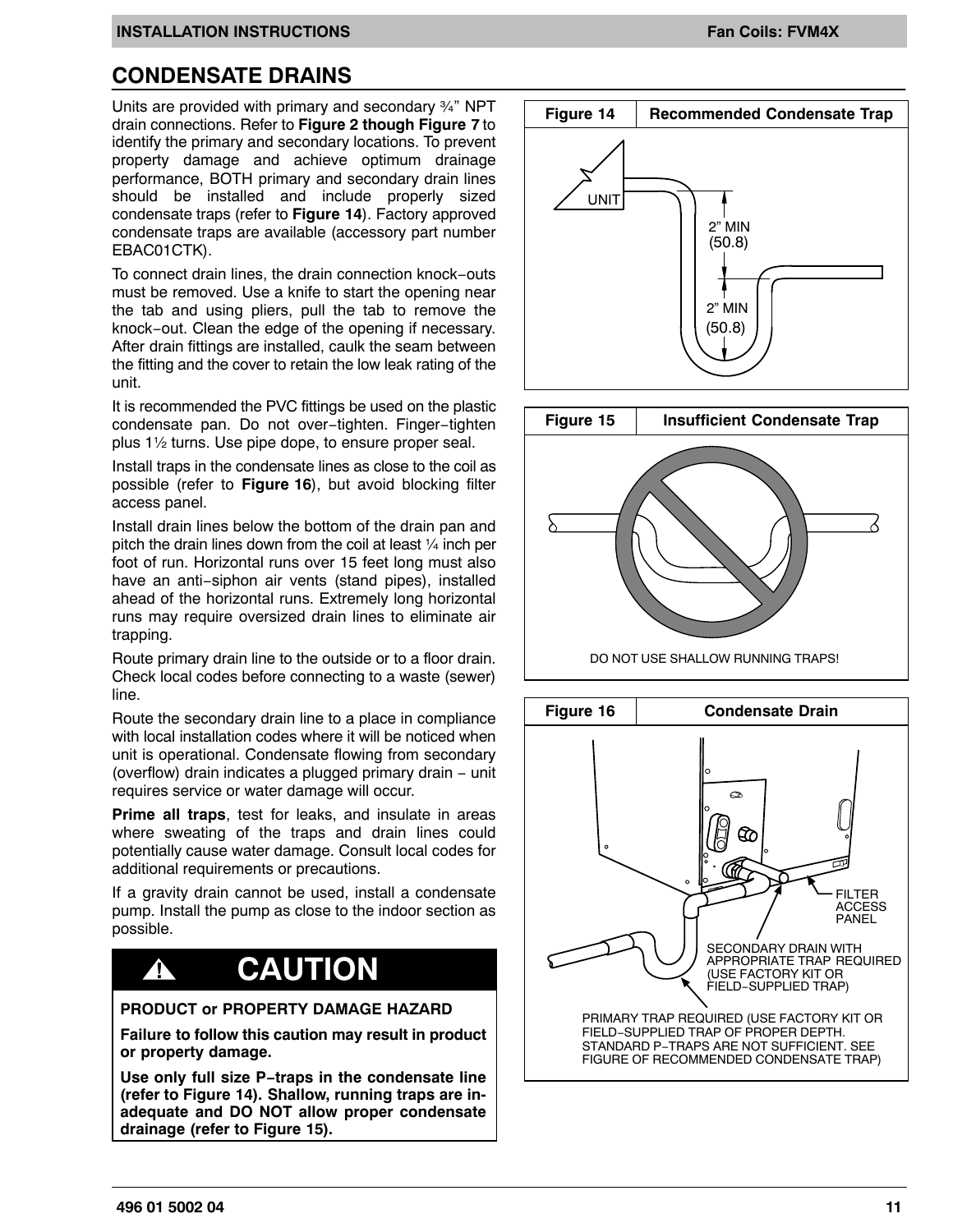## <span id="page-11-0"></span>**BLOWER MOTOR − CFM**

#### **FAN CONTROL BOARD CONFIGURATION TAPS**

Fan Control Board taps are used by the installer to configure a system. The ECM motor uses the selected taps to modify its operation to a pre−programmed table of airflows (Refer to **[Table 2](#page-16-0)** and **[Table 3](#page-17-0)**). Airflows are based on system size or mode of operation and those airflows are modified in response to other inputs such as the need for de−humidification. (Refer to **Figure 17** and **Figure 18**).

FVM fan coils must be configured to operate properly with system components with which it is installed. To successfully configure a basic system (see information printed on circuit board label located next to select pins), move the 6 select wires to the pins which match the components used.



#### **A. AUXILIARY HEAT KW/CFM**

Installer must select the auxiliary heat airflow approved for application with kW size heater installed. If no heater is installed, this step can be skipped. (Refer to **Figure 17, A**)

The select pins are marked A, B, C, D. Heater kW ranges corresponding to each letter are listed in a chart on the unit wiring diagram. Refer to the unit wiring diagram and select the pin for the heater size being used (example wiring diagram in **Figure 21**).

The airflow must be greater than the minimum CFM for electric heater application with the size system installed for safe and continuous operation. (Refer to **[Table 4](#page-17-0)** and **[Table 5](#page-18-0)** for airflow delivery and minimum CFM.)

Note that airflow marked is the airflow which will be supplied in emergency heat mode and heating mode on air conditioners when electric heat is the primary heating source.

In heat pump heating mode when electric heaters are energized, the ECM motor will run the higher of heat pump heating airflow and electric heater airflow to ensure safe heater operation. The factory selection is the largest heater range approved. (Refer to **Figure 17**, **A** as indicated)



#### **B. AC/HP SIZE**

#### **Select System Size Installed**

The factory setting for air conditioner or heat pump size is the largest outdoor unit meant for application with the model of fan coil purchased. Installer needs to select air conditioner or heat pump size to ensure that airflow delivered falls within proper range for the size unit installed. This applies to all operational modes with the exception of electric heat modes. (Refer to **Figure 17, B**)

The select pins are marked A, B, C, D. Outdoor unit sizes corresponding to each letter are listed in a chart on the unit wiring diagram. Refer to the unit wiring diagram and select the pin for the outdoor unit size being used (example wiring diagram in **Figure 21**).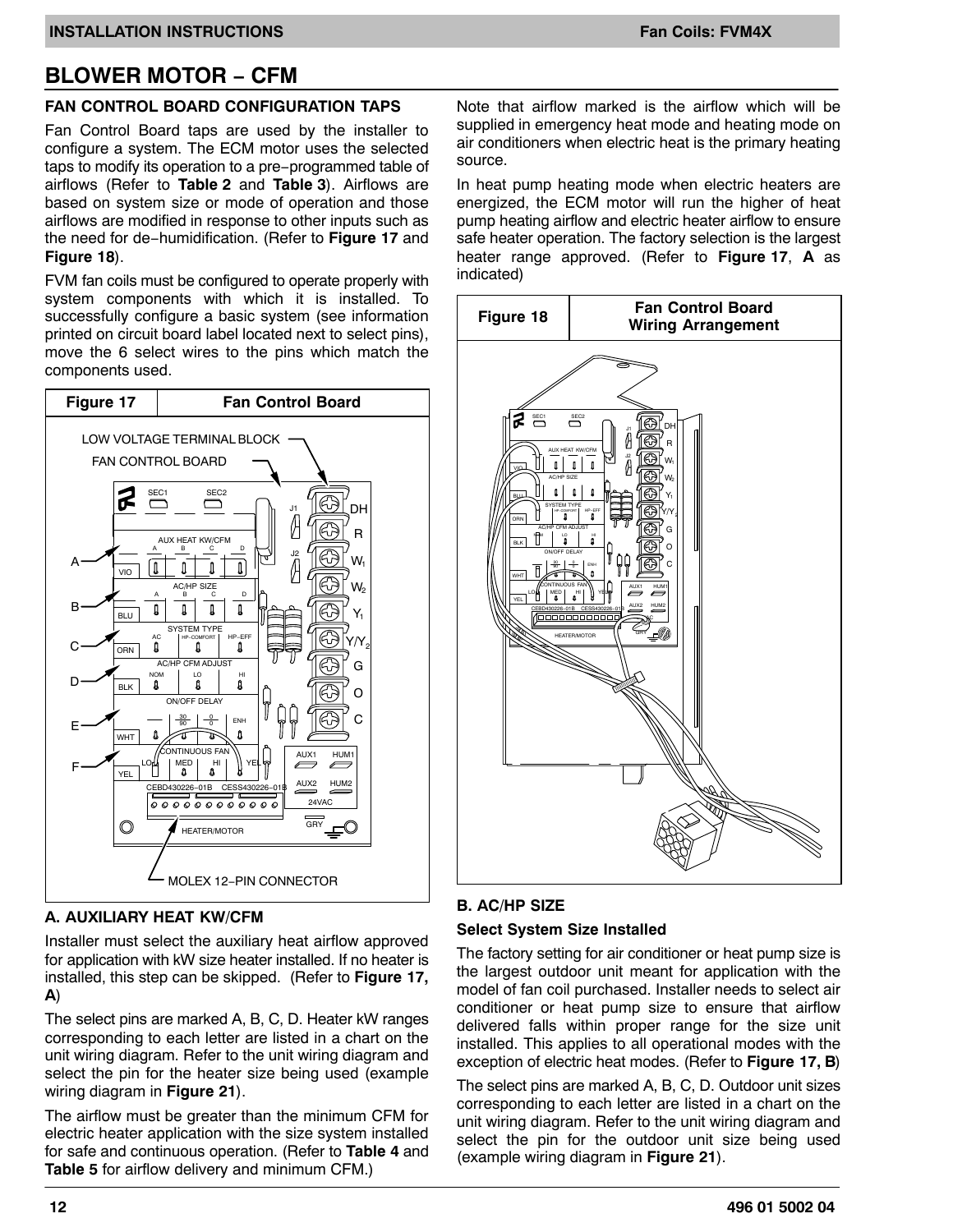#### **C. SYSTEM TYPE**

#### **Select System Type Installed AC or HP**

The type of system must be selected:

- 1. AC − Air Conditioner provides approximately 350 CFM per ton for greater efficiency and humidity control with the AC/HP CFM ADJUST set to the nominal (NOM) tap. (To achieve approximately 400 CFM per ton move tap to (HI) position. Refer to appropriate airflow tables for exact CFM setting.)
- 2. HP–COMFORT Heat Pump Comfort Provides approximately 315 CFM per ton for higher than normal heating air delivery temperature. Provides approximately 350 CFM per ton cooling airflow for good humidity removal with the AC/HP CFM ADJUST set to the nominal (NOM) tap.
- 3. HP−EFF − Heat Pump Efficiency provides same airflow for heating and cooling modes to increase overall HP efficiency; approximately 350 CFM per ton with the AC/HP CFM ADJUST set to the nominal (NOM) tap.

The factory setting is AC (Refer to **[Figure 17](#page-11-0), C**).

#### **D. AC/HP CFM ADJUST**

#### **Select Medium, Low, or High Airflow**

To provide airflow at rates described above, the AC/HP ADJUST select is factory set to the nominal (NOM) tap. The adjust selections HI/LO will regulate airflow supplied for all operational modes, except non−heat pump heating modes.

HI provides 15% airflow over nominal unit size selected and LO provides 10% airflow below nominal unit size selected.

Adjust selection options are provided to adjust airflow supplied to meet individual installation needs for such things as noise, comfort, and humidity removal. (Refer to **[Figure 17,](#page-11-0) D** as indicated.)

#### **E. ON/OFF DELAY**

#### **Select desired time delay profile**

**NOTE:** Delay selections are active in cooling and heat pump heating modes only. Auxiliary heating modes have a one (1) minute off delay and zero (0) on delay programmed into the ECM motor that cannot be overridden.

Four (4) motor operation delay profiles are provided to customize and enhance system operation. (Refer to **[Figure 17,](#page-11-0) E** as indicated.)

Selection options are:

- 1. 0/90: No on delay and 90 second off delay at 100% airflow (factory setting).
- 2. 30/90: 30 second on delay with no airflow and 90 second off delay at 100% airflow profile. Used when it is desirable to allow system coils time to heat−up/cool−down in conjunction with the airflow.
- 3. 0/0: No delay option. Used for servicing unit or when a thermostat is utilized to perform delay functions.

4. ENH: enhanced selection, provides a 30 second on delay with no airflow followed by 150 seconds at 70% airflow, and no off delay for added comfort. This profile will minimize cold blow in heat pump operation and could enhance system efficiency.

#### **F. CONTINUOUS FAN**

#### **Select desired fan speed when thermostat is set on continuous fan**

**NOTE:** If installed with a two−stage outdoor unit, do not select HI speed continuous fan. If HI is selected, low stage compression will also run HI fan speed possibly resulting in insufficient dehumidification.

- 1. LO speed − factory setting, 50% cooling mode airflow.
- 2. MED speed move connector to MED, 80% cooling mode airflow.
- 3. HI speed − move connector to HI, 100% cooling mode airflow. (Refer to **[Figure 17,](#page-11-0) F** as indicated.)

#### **G. LOW−VOLTAGE CIRCUIT**

#### **Fusing and Reference**

The low−voltage circuit is fused by a board−mounted 5−amp automotive fuse placed in series with the transformer SEC2 and the R circuit. The C circuit of the transformer is referenced to chassis ground through a printed circuit run at SEC1 connected to metal standoff marked with ground symbol.

#### **H. BASIC FAN COIL CONFIGURATION**

The following basic configuration of the fan coil will provide ARI rated performance of an air conditioner:

- 1. AUX HEAT KW/CFM − Select the heater range for the size electric heater installed.
- 2. AC/HP SIZE Select system size installed.
- 3. SYSTEM TYPE − Select system type AC
- 4. AC/HP CFM ADJUST − Select NOM.
- 5. ON/OFF DELAY − Select 0/90 profile.
- 6. CONTINUOUS FAN − Select desired fan speed when thermostat is set to continuous fan.

The following basic configuration of the fan coil will provide ARI rated performance of a heat pump:

- 1. AUX HEAT KW/CFM − Select the heater range for the size electric heater installed.
- 2. AC/HP SIZE Select system size installed.
- 3. SYSTEM TYPE − Select system type HP−EFF
- 4. AC/HP CFM ADJUST − Select NOM.
- 5. ON/OFF DELAY − Select 0/90 profile.
- 6. CONTINUOUS FAN − Select desired fan speed when thermostat is set to continuous fan.
- 7. DEHUMIDIFICATION Remove J1 jumper to activate dehumidification mode, and install humidistat control (see Humidistat Wiring for De − Humidify mode Figure 18−B).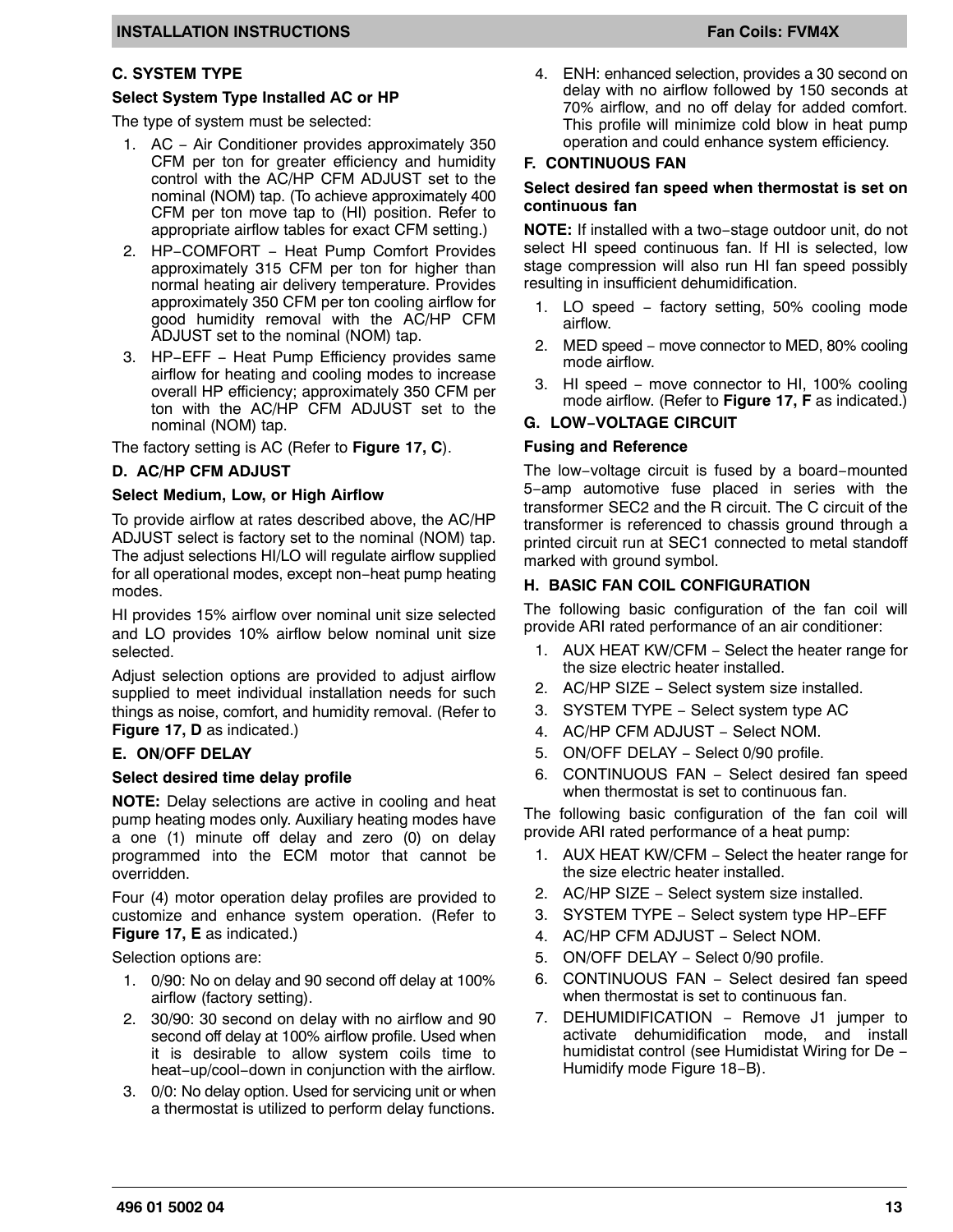

## **ACCESSORIES**

#### **A. ACCESSORY ELECTRIC HEATERS**

Electric heaters may be installed with the FVM fan coil per instructions supplied with electric heater package. See unit rating plate for factory−approved electric heater kits.

#### **B. AUXILIARY TERMINALS**

The AUX2 and HUM2 terminals on the Fan Control Board are tied directly to the G terminal, and provide a 24 VAC signal whenever the G terminal is energized. (Refer to **[Figure 17](#page-11-0)** and **[Figure 18](#page-11-0)**)

#### **C. HUMIDIFIER / HUMIDISTAT CONNECTIONS**

Fan Control Board terminals HUM1 (directly connected internally to C on terminal block) and HUM2 (directly connected internally to G on terminal block) are provided for direct connections to the low−voltage control of a humidifier through a standard humidistat (refer to **Figure 19**). These terminals are energized with 24 VAC when G thermostat signal is present (refer to **[Figure 22](#page-19-0)**). Alternately, the 24VAC signal may be sourced from the W1 and C terminal block connections when electric heaters are used as a primary heating source (refer to **Figure 20**). When using a thermostat with humidity control, the 24VAC signal may be sourced directly from humidity terminal on the thermostat. (Refer to **[Figure 9](#page-8-0)**, **[Figure 10](#page-8-0)**, **[Figure 11](#page-8-0)**, or **[Figure 12](#page-8-0)**.)





#### **D. DEHUMIDIFY CAPABILITY WITH STANDARD HUMIDISTAT CONNECTION, NOTE: FVM4X \*\* B \* DEHUMIDIFICATION FUNCTIONALITY HAS CHANGED FROM PREVIOUS FAN COIL SERIES**

Latent capacities for systems using the FVM fan coil are better than average systems. If increased latent capacity is an application requirement, the field wiring terminal block provides a connection terminal (DH) for use of a standard humidy sensor/control. The FVM will detect the humidy sensor/control contact opening on increasing humidity and reduce its airflow to approximately 80% of nominal cooling mode airflow. This reduction will increase the system latent capacity until the humidity falls to a level which causes the humidity sensor/control to close its contacts.

When the contacts close, the airflow will return to 100% of the selected cooling airflow. (See Humidist Wiring for De– Humidify Mode in the above Illustration)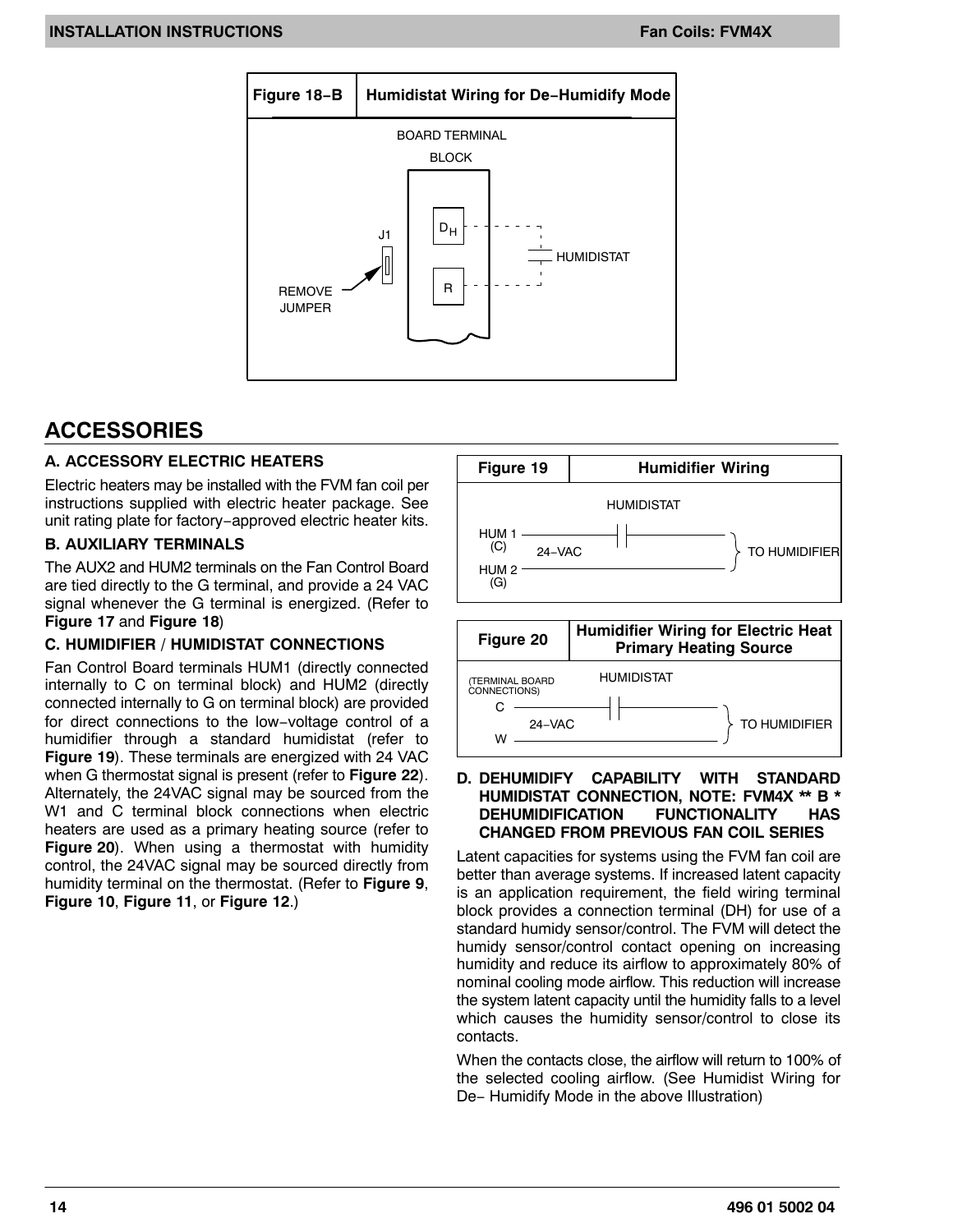## **SEQUENCE OF OPERATION**

FVM fan coils will supply airflow in a range which is more than twice the range of a standard fan coil. Each fan coil size is designed to provide nominal cooling capacities at 50 -F º C evaporator temperature and the required airflow in order to match with any of four (4) different air conditioner or heat pump outdoor unit sizes. **[Table 1](#page-16-0)** outline the CFM range for the different FVM fan coils.

The blower motor is a true variable speed motor designed to deliver constant CFM. Constant CFM is valid for systems with total external static pressure between 0.1 and 0.7 inches water column.

#### **A. CONTINUOUS FAN**

- $\bullet$ Thermostat closes circuit R to G.
- $\bullet$ Blower runs at continuous fan airflow.

#### **B. COOLING MODE − SINGLE STAGE**

- $\overline{a}$  If indoor temperature is above temperature set point and humidity is below humidity set point, thermostat closes circuits R to G, R to Y/Y2 and R to O.
- **NOTE:** For single stage systems, do not use the Y1 terminal.
	- $\overline{a}$ Fan coil delivers single stage cooling airflow.

#### **C. COOLING MODE − TWO STAGE**

- $\overline{a}$  First stage (low) cooling: Thermostat closes circuits to R to G, R to O, and R to Y1.
- $\overline{a}$ Fan coil delivers low stage cooling airflow.
- $\bullet$  Second stage (high) cooling: Thermostat closes circuits to R to G, R to O, R to Y1 and R to Y/Y2.
- $\overline{a}$ Fan coil delivers high stage cooling airflow.

#### **D. COOLING MODE − DEHUMIDIFICATION**

- $\bullet$  If indoor temperature is above temperature set point and humidity is above humidity set point, thermostat closes circuits R to G, R to Y/Y2 and R to O and humidistat opens R to DH.
- $\bullet$  The fan coil delivers airflow which is approximately 80% of the nominal cooling airflow to increase the latent capacity of the system.

#### **E. ELECTRIC HEAT HEATING MODE**

- $\overline{a}$ Thermostat closes circuit R to W/W1, or W2
- $\overline{a}$ Fan coil delivers the selected electric heat airflow.

#### **F. HEAT PUMP HEATING MODE − SINGLE STAGE**

- $\overline{a}$ Thermostat closes circuits R to G and R to Y/Y2.
- **NOTE:** For single stage systems, do not use the Y1 terminal.
	- $\overline{a}$  Fan coil delivers single stage heat pump heating airflow.

#### **G. HEAT PUMP HEATING MODE − TWO STAGE**

- $\overline{a}$  First stage (low) heating: Thermostat closes circuits R to G and R to Y1.
- $\overline{a}$ Fan coil delivers low stage heating airflow.
- $\overline{a}$  Second stage (high) heating: Thermostat closes R to G, R to Y1 and R to Y/Y2.
- $\overline{a}$ Fan coil delivers high stage heating airflow.

#### **H. HEAT PUMP HEATING WITH AUXILIARY ELECTRIC HEAT**

 $\overline{a}$  Thermostat closes circuits R to G, R to Y/Y2 and/or R to Y1 with R to W/W1 or W2 (and R to O in the case of defrost).

If the thermostat calls for electric heat when the heat pump is operating in heating or defrost, the motor will modify the airflow if necessary. The motor will provide an airflow which is safe for the operation of the electric heat. That airflow is the greater of the heat pump heating airflow and the electric heat only airflow.

## **! CAUTION**

**ELECTRICAL SHOCK or UNIT DAMAGE HAZARD**

**Failure to carefully read and follow this CAUTION warning could result in equipment malfunction, property damage, personal injury and/or death.**

**Disconnect power to unit before removing or replacing connectors or servicing motor. Wait at least five (5) minutes after disconnecting power before opening motor.**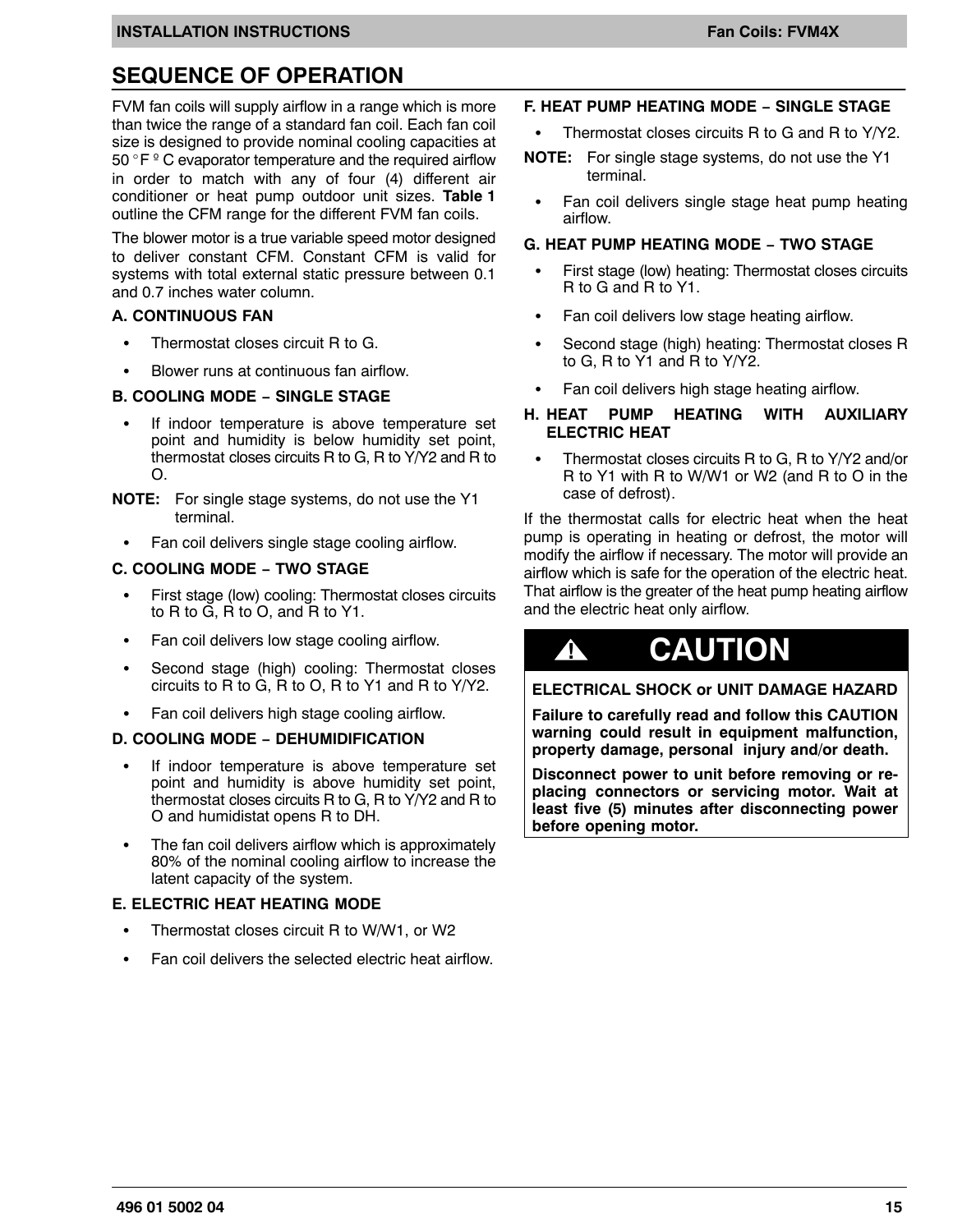#### **INSTALLATION INSTRUCTIONS FAN ALLATION INSTRUCTIONS**

![](_page_15_Figure_2.jpeg)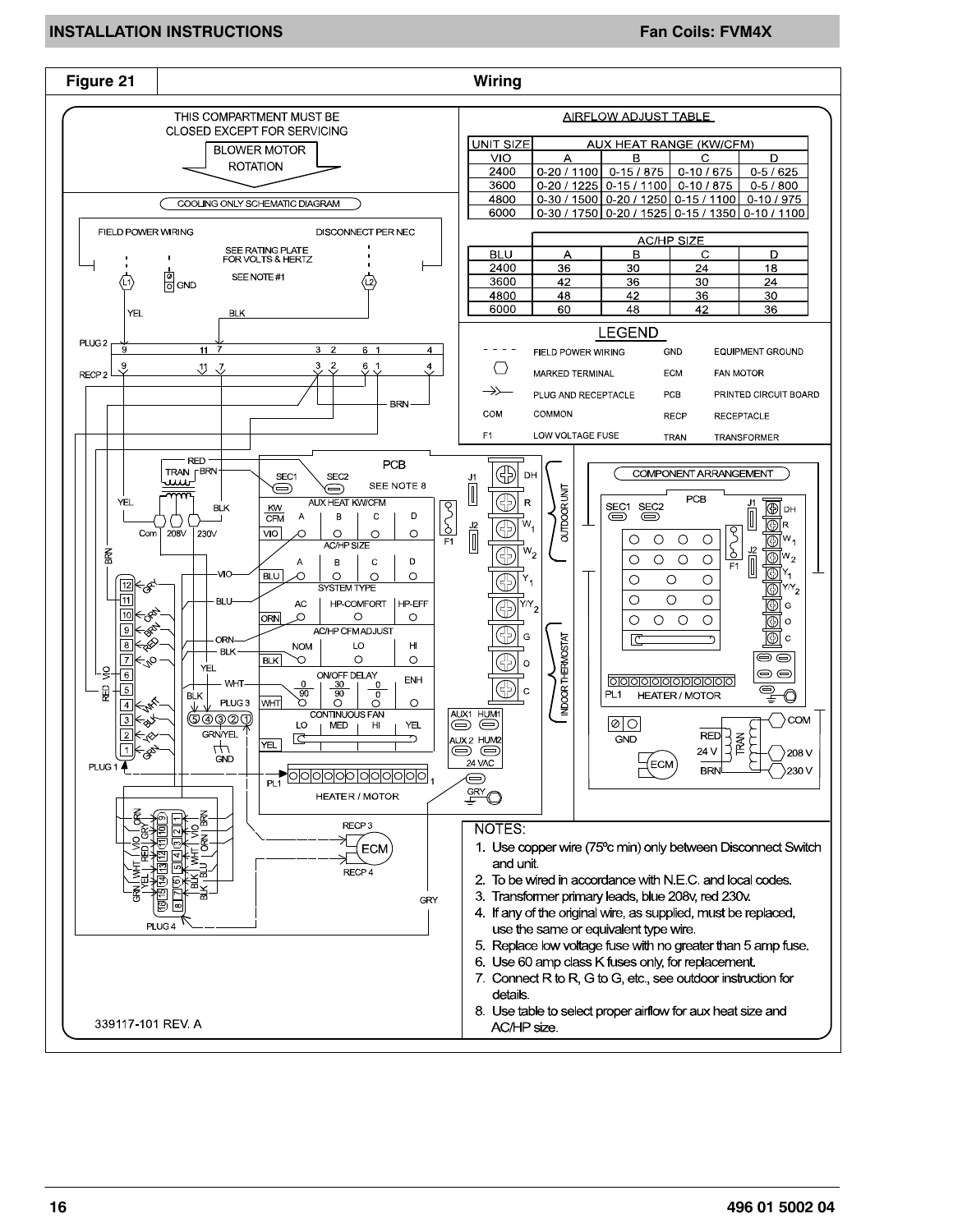### <span id="page-16-0"></span>**FAN COIL AIRFLOW**

| Table 1              |                |                                                   |                     |                |                                                             |              | <b>CFM Range</b>                   |                                    |                 |      |           |  |  |
|----------------------|----------------|---------------------------------------------------|---------------------|----------------|-------------------------------------------------------------|--------------|------------------------------------|------------------------------------|-----------------|------|-----------|--|--|
| <b>Fan Coil Size</b> |                | <b>Use with Outdoor Unit Size</b>                 |                     |                |                                                             |              |                                    | <b>CFM Range</b>                   |                 |      |           |  |  |
| 2400                 | 18, 24, 30, 36 |                                                   |                     |                |                                                             | $350 - 1200$ |                                    |                                    |                 |      |           |  |  |
| 3600                 |                |                                                   |                     | 24, 30, 36, 42 |                                                             |              |                                    |                                    | $415 - 1400$    |      |           |  |  |
| 4800                 |                |                                                   |                     | 30, 36, 42, 48 |                                                             |              |                                    |                                    | $425 - 1600$    |      |           |  |  |
| 6000                 |                |                                                   |                     | 36, 42, 48, 60 |                                                             |              |                                    |                                    | $540 - 2000$    |      |           |  |  |
| Table 2              |                |                                                   |                     |                | Fan Coil Airflow Delivery (CFM) in Cooling Mode (A/C or HP) |              |                                    |                                    |                 |      |           |  |  |
| Fan                  | Outdoor        |                                                   | <b>Single Stage</b> |                |                                                             |              | <b>Two-Stage Cooling</b>           |                                    |                 |      |           |  |  |
| Coil                 | <b>Unit</b>    |                                                   | Cooling             |                | High                                                        |              | Low                                |                                    | <b>Fan Only</b> |      |           |  |  |
| <b>Size</b>          | <b>Size</b>    |                                                   | <b>Nominal</b>      | <b>Dehum</b>   | <b>Nominal</b>                                              | <b>Dehum</b> | <b>Nominal</b>                     | Dehum                              | Low             | Med  | <b>Hi</b> |  |  |
|                      | 18             |                                                   | 525                 | 420            |                                                             |              | Two-Stage outdoor unit not offered |                                    | 350             | 420  | 525       |  |  |
| 2400                 | 24             |                                                   | 700                 | 560            | 700                                                         | 560          | 560                                | 450                                | 350             | 560  | 700       |  |  |
|                      | 30             |                                                   | 875                 | 700            |                                                             |              |                                    | Two-Stage outdoor unit not offered |                 | 700  | 875       |  |  |
|                      | 36             |                                                   | 1050                | 840            | 1050                                                        | 840          | 840                                | 670                                | 525             | 840  | 1050      |  |  |
|                      | 24             |                                                   | 700                 | 560            | 700                                                         | 560          | 560                                | 450                                | 415             | 560  | 700       |  |  |
|                      | 30             |                                                   | 875                 | 700            |                                                             |              | Two-Stage outdoor unit not offered | 440                                | 700             | 875  |           |  |  |
| 3600                 | 36             |                                                   | 1050                | 840            | 1050                                                        | 840          | 840                                | 670                                | 525             | 840  | 1050      |  |  |
|                      | 42             |                                                   | 1225                | 980            |                                                             |              | Two-Stage outdoor unit not offered | 615                                | 980             | 1225 |           |  |  |
|                      | 30             |                                                   | 875                 | 700            |                                                             |              | Two-Stage outdoor unit not offered |                                    | 440             | 700  | 875       |  |  |
|                      | 36             |                                                   | 1050                | 840            | 1050                                                        | 840          | 840                                | 670                                | 525             | 840  | 1050      |  |  |
| 4800                 | 42             | Two-Stage outdoor unit not offered<br>1225<br>980 |                     |                |                                                             | 615          | 980                                | 1225                               |                 |      |           |  |  |
|                      | 48             |                                                   | 1400                | 1120           | 1400                                                        | 1120         | 1120                               | 900                                | 700             | 1120 | 1400      |  |  |
|                      | 36             |                                                   | 1050                | 840            | 1050                                                        | 840          | 840                                | 670                                | 540             | 840  | 1050      |  |  |
|                      | 42             |                                                   | 1225                | 980            |                                                             |              |                                    | Two-Stage outdoor unit not offered |                 | 980  | 1225      |  |  |
| 6000                 | 48             |                                                   | 1400                | 1120           | 1400                                                        | 1120         | 1120                               | 900                                | 700             | 1120 | 1400      |  |  |
|                      | 60             |                                                   | 1750                | 1400           | 1750                                                        | 1400         | 1400                               | 1120                               | 875             | 1400 | 1750      |  |  |

#### NOTES:

1. The above airflows result with the AC/HP CFM ADJUST select jumper set on NOM.

2. Airflow can be adjusted +15% or −10% by selecting Hi or Lo respectively for all modes except fan only.

3. Dry coil at 230 volts and with 10kW heater and filter installed.

4. Airflows shown are valid for systems with total static pressure between 0.1 and 0.7 in. w. c.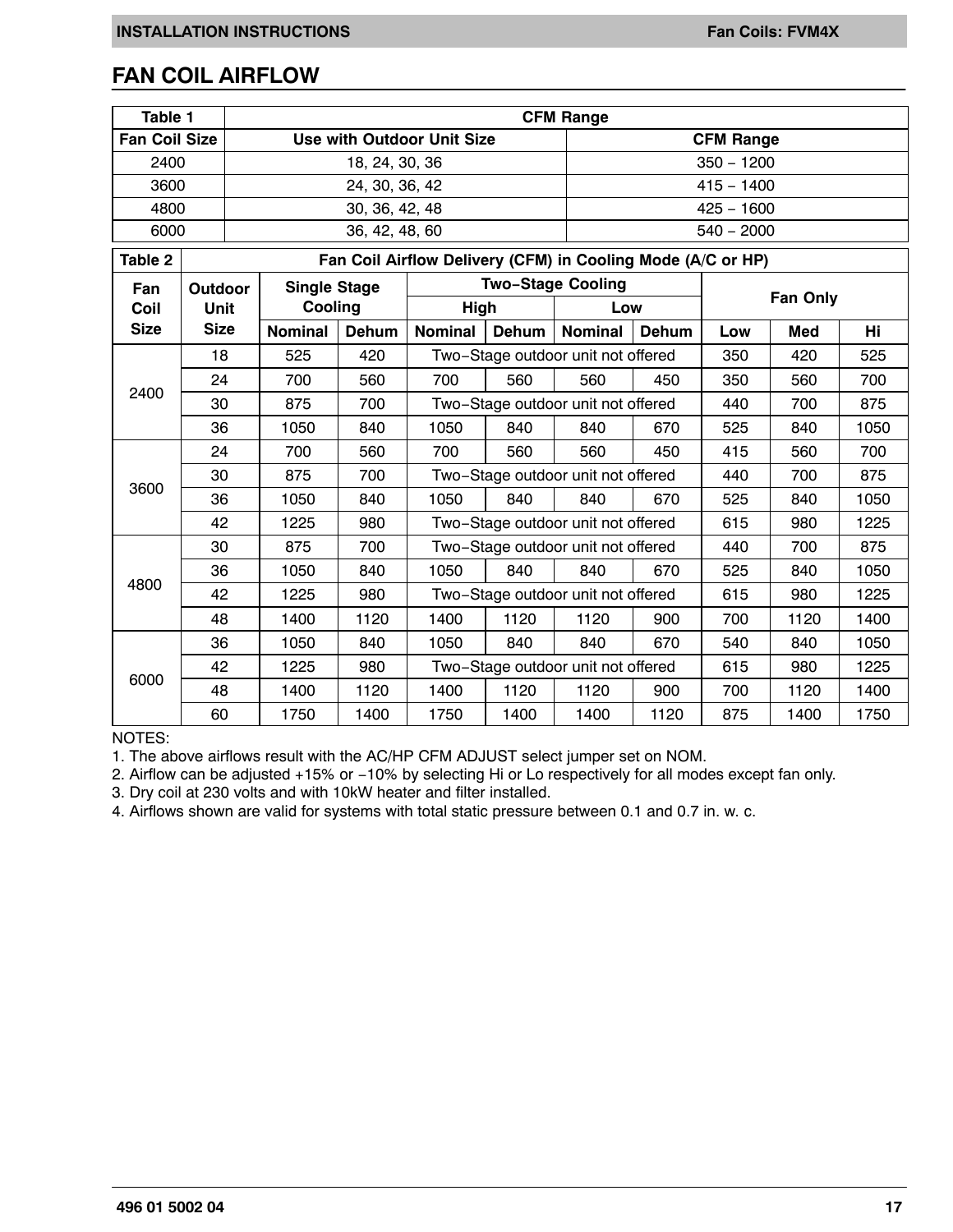<span id="page-17-0"></span>

| Table 3     | Fan Coil Airflow Delivery (CFM) in Heat Pump Heating Mode Only |                                                       |                                      |                          |                                    |                                    |                 |     |      |      |
|-------------|----------------------------------------------------------------|-------------------------------------------------------|--------------------------------------|--------------------------|------------------------------------|------------------------------------|-----------------|-----|------|------|
| Fan         | Outdoor                                                        | <b>Two-Stage HP Heating</b><br><b>Single Stage HP</b> |                                      |                          |                                    |                                    |                 |     |      |      |
| Coil        | <b>Unit</b>                                                    |                                                       | <b>Heating</b><br><b>High</b><br>Low |                          |                                    |                                    | <b>Fan Only</b> |     |      |      |
| <b>Size</b> | <b>Size</b>                                                    | <b>Comfort</b>                                        | Eff                                  | <b>Comfort</b>           | Eff                                | <b>Comfort</b>                     | Eff             | Low | Med  | Hi   |
|             | 18                                                             | 475                                                   | 525                                  |                          |                                    | Two-Stage outdoor unit not offered | 350             | 380 | 475  |      |
|             | 24                                                             | 630                                                   | 700                                  | 630                      | 700                                | 505                                | 560             | 350 | 505  | 630  |
| 2400        | 30                                                             | 785                                                   | 875                                  |                          |                                    | Two-Stage outdoor unit not offered | 440             | 630 | 785  |      |
|             | 36                                                             | 945                                                   | 1050                                 | 945                      | 1050                               | 755                                | 840             | 525 | 755  | 945  |
|             | 24                                                             | 630                                                   | 700                                  | 630<br>700<br>505<br>560 |                                    |                                    |                 | 415 | 505  | 630  |
|             | 30                                                             | 785                                                   | 875                                  |                          |                                    | Two-Stage outdoor unit not offered | 440             | 630 | 785  |      |
| 3600        | 36                                                             | 945                                                   | 1050                                 | 945                      | 1050                               | 755                                | 840             | 525 | 755  | 945  |
|             | 42                                                             | 1100                                                  | 1225                                 |                          |                                    | Two-Stage outdoor unit not offered | 615             | 880 | 1100 |      |
|             | 30                                                             | 785                                                   | 875                                  |                          |                                    | Two-Stage outdoor unit not offered | 440             | 630 | 785  |      |
|             | 36                                                             | 945                                                   | 1050                                 | 945                      | 1050                               | 755                                | 840             | 525 | 755  | 945  |
| 4800        | 42                                                             | 1100                                                  | 1225                                 |                          |                                    | Two-Stage outdoor unit not offered | 615             | 880 | 1100 |      |
|             | 48                                                             | 1260                                                  | 1400                                 | 1260                     | 1400                               | 1010                               | 1120            | 700 | 1010 | 1260 |
|             | 36                                                             | 945                                                   | 1050                                 | 945                      | 1050                               | 755                                | 840             | 540 | 755  | 945  |
|             | 42                                                             | 1100                                                  | 1225                                 |                          | Two-Stage outdoor unit not offered |                                    |                 |     | 880  | 1100 |
| 6000        | 48                                                             | 1260                                                  | 1400                                 | 1260                     | 1400                               | 1010                               | 1120            | 700 | 1010 | 1260 |
|             | 60                                                             | 1575                                                  | 1750                                 | 1575                     | 1750                               | 1260                               | 1400            | 875 | 1260 | 1575 |

NOTES:

1. The above airflows result with the AC/HP CFM ADJUST select jumper set on NOM.

2. Airflow can be adjusted +15% or −10% by selecting Hi or Lo respectively for all modes except fan only.

3. Dry coil at 230 volts and with 10kW heater and filter installed.

4. Airflows shown are valid for systems with total static pressure between 0.1 and 0.7 in. w. c.

| Table 4      | <b>Airflow Delivery (CFM)</b> |         |                                 |      |          |            |         |          |            |                 |          |            |         |
|--------------|-------------------------------|---------|---------------------------------|------|----------|------------|---------|----------|------------|-----------------|----------|------------|---------|
| <b>FVM</b>   | Outdoor                       |         | <b>Electric Heater kW Range</b> |      |          |            |         |          |            |                 |          |            |         |
| <b>Model</b> | Unit<br>Capacity<br>(BTUH)    | $0 - 5$ |                                 |      | $0 - 10$ |            |         | $0 - 15$ |            |                 | $0 - 20$ |            |         |
| <b>Size</b>  |                               | LO      | <b>NOM</b>                      | HI   | LO       | <b>NOM</b> | HI      | LO       | <b>NOM</b> | H <sub>II</sub> | LO       | <b>NOM</b> | HI      |
|              | 18                            | 625     | 625                             | 625  | 675      | 675        | 675     | $\star$  | $\star$    | $\star$         | $\star$  | $\star$    | $\star$ |
|              | 24                            | 650     | 725                             | 835  | *        | 725        | 835     | 875      | 875        | 875             | $\star$  | $\star$    | $\star$ |
| 2400         | 30                            | 815     | 905                             | 1040 | $\star$  | 905        | 1040    | 900      | 900        | 1040            | 1100     | 1100       | 1100    |
|              | 36                            | 980     | 1085                            | 1250 | 980      | 1085       | 1250    | 980      | 1085       | 1250            | 1100     | 1100       | 1250    |
|              | 24                            | 675     | 725                             | 835  | 875      | 875        | $\star$ | $\star$  | $\star$    | $\star$         | $\star$  | $\star$    | *       |
| 3600         | 30                            | 815     | 905                             | 1040 | 875      | 905        | 1040    | 1100     | 1100       | 1100            | $\star$  | $\star$    | $\star$ |
|              | 36                            | 980     | 1085                            | 1250 | 980      | 1085       | 1250    | 1100     | 1100       | 1250            | 1225     | 1225       | 1250    |
|              | 42                            | 1140    | 1270                            | 1460 | 1140     | 1270       | 1460    | 1140     | 1270       | 1460            | 1225     | 1270       | 1460    |
|              |                               |         | $0 - 10$                        |      | $0 - 15$ |            |         | $0 - 20$ |            |                 |          | $0 - 30$   |         |
|              | 30                            | 975     | 975                             | 1040 | 1100     | 1100       | 1100    | $\star$  | $\star$    | $\star$         | *        | *          | *       |
|              | 36                            | 980     | 1085                            | 1250 | 1100     | 1100       | 1250    | 1250     | 1250       | 1250            | $\star$  | $\star$    | $\star$ |
| 4800         | 42                            | 1140    | 1270                            | 1460 | 1140     | 1270       | 1460    | 1250     | 1270       | 1460            | *        | $\star$    | *       |
|              | 48                            | 1305    | 1450                            | 1665 | 1305     | 1450       | 1665    | 1305     | 1450       | 1665            | 1500     | 1500       | 1665    |
|              | 36                            | 1100    | 1100                            | 1250 | 1350     | 1350       | 1350    | $\star$  | $\star$    | $\star$         | $\star$  | $\star$    | *       |
| 6000         | 42                            | 1140    | 1270                            | 1460 | 1350     | 1350       | 1460    | 1525     | 1525       | 1525            | $\star$  | $\star$    | $\star$ |
|              | 48                            | 1305    | 1450                            | 1665 | 1350     | 1450       | 1665    | 1525     | 1525       | 1665            | 1750     | 1750       | 1750    |
|              | 60                            | 1630    | 1810                            | 2085 | 1630     | 1810       | 2085    | 1630     | 1810       | 2085            | 1750     | 1810       | 2085    |

\* Airflow not recommended for heater/system size

NOTE: LO, NOM, and HI refer to AC/HP CFM ADJUST selection on the control board.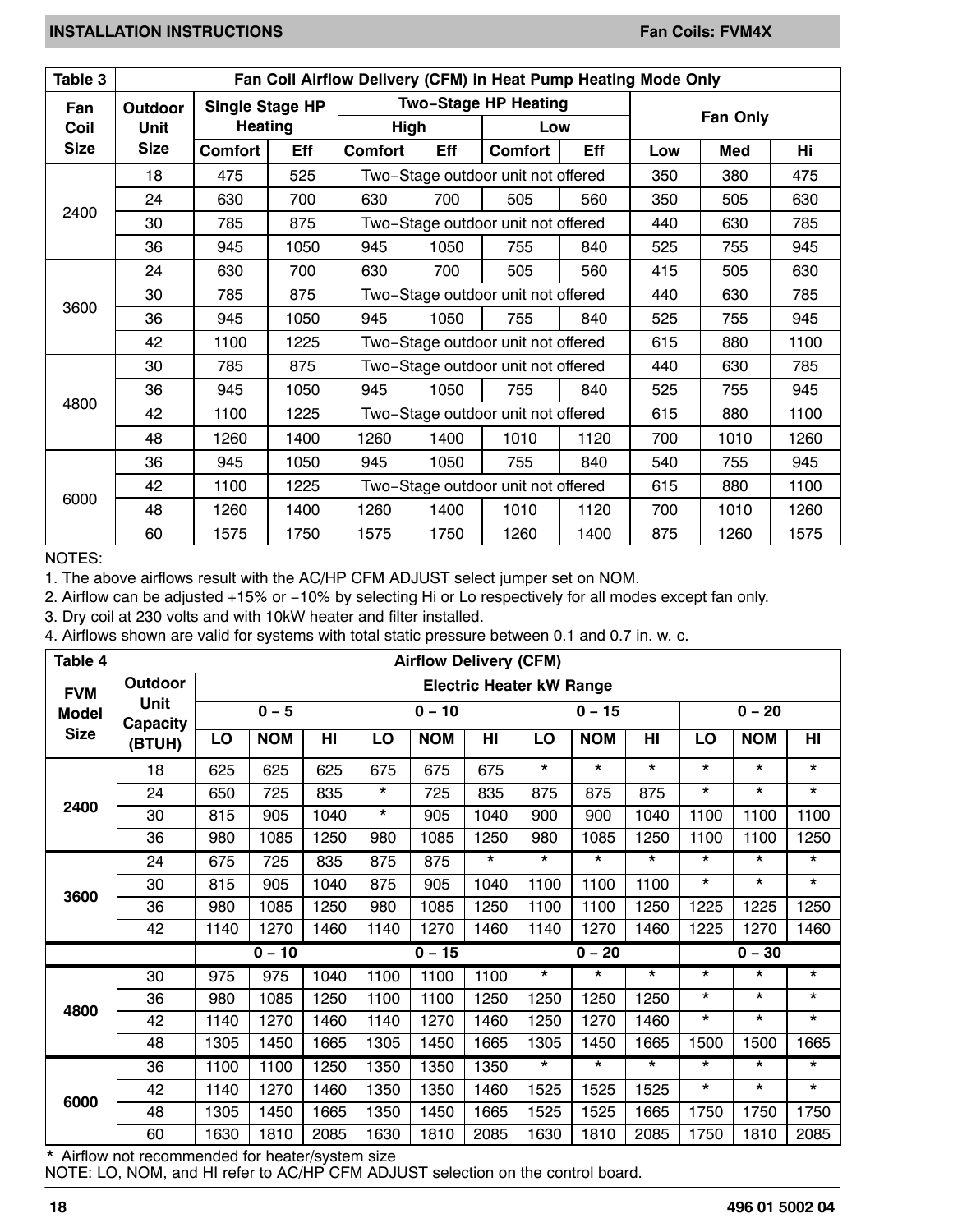<span id="page-18-0"></span>

| Table 5           | <b>Heat Pump Minimum CFM for Electric Heater Application</b> |                         |                                                |                       |        |            |  |  |  |  |
|-------------------|--------------------------------------------------------------|-------------------------|------------------------------------------------|-----------------------|--------|------------|--|--|--|--|
| <b>FVM</b>        | Outdoor                                                      |                         |                                                | <b>Heater Size kW</b> |        |            |  |  |  |  |
| <b>Model Size</b> | <b>Unit Size</b>                                             | 5                       | 8, 9, 10                                       | 15                    | 18, 20 | 24, 30     |  |  |  |  |
|                   | $\overline{18}$                                              | 625                     | 625                                            | $-$                   |        |            |  |  |  |  |
|                   | 24                                                           | 650                     | 725                                            | 875                   |        | --         |  |  |  |  |
| 2400              | 30                                                           | 800                     | 875                                            | 875                   | 1040   | --         |  |  |  |  |
|                   | 36                                                           | 970                     | 970                                            | 970                   | 1040   | ——         |  |  |  |  |
|                   | $\overline{24}$                                              | 675                     | 875                                            | $-$                   | $--$   | --         |  |  |  |  |
|                   | 30                                                           | 800                     | 875                                            | 1100                  | 1150   | ——         |  |  |  |  |
| 3600              | $\overline{36}$                                              | 975                     | 975                                            | 1100                  | 1225   | --         |  |  |  |  |
|                   | $\overline{42}$                                              | 1125                    | 1125                                           | 1125                  | 1225   | --         |  |  |  |  |
| 4800              | $\overline{30}$                                              | 800                     | 875                                            | 875                   | 1150   | --         |  |  |  |  |
|                   | 36                                                           | 975                     | 975                                            | 1100                  | 1225   | ——         |  |  |  |  |
|                   | 42                                                           | 1125                    | 1125                                           | 1125                  | 1225   | --         |  |  |  |  |
|                   | 48                                                           | 1305                    | 1305                                           | 1305                  | 1305   | 1400       |  |  |  |  |
|                   | $\overline{36}$                                              | 1100                    | 1100                                           | 1350                  | 1350   | --         |  |  |  |  |
|                   | 42                                                           | 1125                    | 1125                                           | 1350                  | 1350   | $-$        |  |  |  |  |
| 6000              | 48                                                           | 1300                    | 1300                                           | 1350                  | 1465   | 1750       |  |  |  |  |
|                   | 60                                                           | 1625                    | 1625                                           | 1625                  | 1750   | 1750       |  |  |  |  |
|                   |                                                              |                         | A/C Minimum CFM when using Electric Heat (CFM) |                       |        |            |  |  |  |  |
|                   | <b>FVM</b>                                                   |                         |                                                | <b>Heater Size kW</b> |        |            |  |  |  |  |
|                   | <b>Model Size</b>                                            | $\overline{\mathbf{5}}$ | 8, 9, 10                                       | 15                    | 18, 20 | 24, 30     |  |  |  |  |
| 2400              |                                                              | 625                     | 625                                            | 725                   | 875    | --         |  |  |  |  |
| 3600              |                                                              | 675                     | 700                                            | 850                   | 1050   | $\qquad -$ |  |  |  |  |
| 4800              | <b>Heater Only</b>                                           | 675                     | 700                                            | 850                   | 1050   | 1400       |  |  |  |  |
| 6000              |                                                              | 1050                    | 1050                                           | 1050                  | 1050   | 1750       |  |  |  |  |

#### NOTES:

- 1. Heater Only−Air conditioner with electric heater application.
- 2. These airflows are minimum acceptable airflows as UL listed. Actual airflow delivered will be per airflow delivery chart for Electric Heating Modes.

## **ECM MOTOR AND CONTROL**

The ECM motor used with this product contains two parts: The control module and motor winding section. Do not assume the motor or module is defective if it will not start. Go through the steps described below before replacing control module, Fan Control Board or entire motor. The control module is available as a replacement part.

## **TROUBLESHOOTING ECM MOTOR AND CONTROLS**

#### **A. IF MOTOR TURNS SLOWLY:**

- 1. Replace access panel. Motor may appear to run slowly if access panel is removed.
- 2. It is normal operation to run noticeable slower if G terminal is not energized in cooling or heat−pump modes.

#### **B. IF MOTOR DOES NOT RUN:**

Turn off power and check the following:

- 1. Check 5 amp fuse on Fan Control Board.
- 2. Check for 24 VAC on SEC1 and SEC2. If no voltage is present, check transformer.
- 3. Check all plugs and receptacles for any deformation which could cause loose connections. Be sure plugs are fully seated.
- 4. Verify that approximately 230 VAC is present at motor.
- 5. Verify low−voltage control signals to motor. The motor receives its control signals through the 12−pin plug (PL−1) on Fan Control Board and 16−pin plug on wiring harness. (Refer to Troubleshooting Example.) The combinations of pins energized will determine motor speed. (Refer to **[Figure 22](#page-19-0)**). Refer to **[Table 6](#page-20-0)** for circuit board, low−voltage screw terminals energized and for voltage present at each pin on 12−pin plug (PL−1). Refer to **[Table 6](#page-20-0)** for pin number on 16−pin plug which should have voltage when Fan Control Board screw terminals have 24 VAC.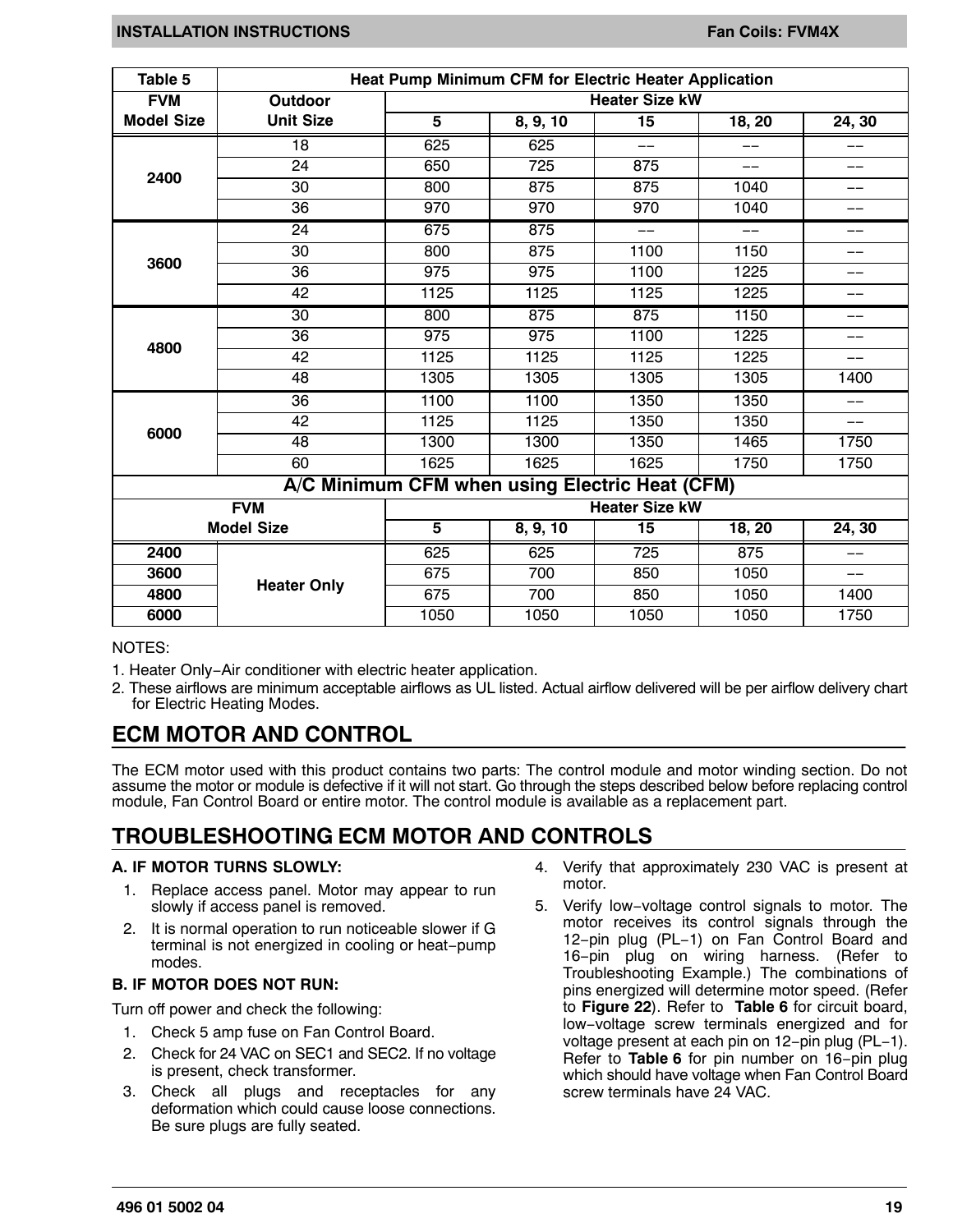<span id="page-19-0"></span>![](_page_19_Figure_2.jpeg)

#### **C. USE THE FOLLOWING PROCEDURE TO CHECK CONTROL SIGNALS:**

#### THERMOSTAT

- 1. Remove all thermostat wires from Fan Control Board.
- 2. Jumper screw terminals (one at a time): R−G, R−Y/Y2, R−Y1, R−W1. If motor runs in all cases, thermostat is miswired, configured incorrectly or defective. If motor runs in some cases, but not others, continue to check wiring harness and circuit board.

#### WIRING HARNESS

- 1. Shut off power to unit; wait five (5) minutes.
- 2. Remove 5−pin plug from motor.
- 3. Remove 16−pin from motor.
- 4. Replace 5−pin plug and turn power on.
- 5. Check for appropriate voltages on 16−pin connector with screw terminals jumpered. (Refer to **[Table 6](#page-20-0)** for values and refer to examples below.)

If signals check correctly and motor does not run, inspect wiring harness for loose pins or damaged plastic that could cause poor connections. If connections are good, either control module or motor is defective. If proper signals are not present, check circuit board using procedure below:

12−PIN PLUG (PL−1) ON FAN CONTROL BOARD

- 1. Unplug harness from board.
- 2. Check for appropriate voltages on pins with Fan Control Board screw terminals jumpered. (Refer to **[Table 6](#page-20-0)** for values and refer to example below.)

If proper signals are not present, replace Fan Control Board. If present at board and not at 16−pin connector, wiring harness is defective.

#### TROUBLESHOOTING EXAMPLE:

Motor is not running on a call for heat pump heating. System is a single−stage heat pump.

- 1. After performing checks in Thermostat section, follow Steps 1 through 5 in Wiring Harness section. Then proceed with example.
- 2. With all thermostat wires removed from Fan Control Board, place a jumper wire between R and Y/Y2 low−voltage screw terminals on the Fan Control Board.
- 3. Check **[Table 6](#page-20-0)** for pin number on 16−pin connector associated with the Y/Y2 signal. The correct pin is #14. The far right column shows that (−) 12 VDC should be present between pin #14 and pin #1 (common) on the 16−pin connector.
- 4. Set meter to read DC voltage. Place meter between pins #1 and #14 and check for (−) 12 VDC (common side of meter on pin #1). If signal is present, the problem is in the module or motor. If signal is not, problem is either in wiring harness or Fan Control Board.

These steps can be repeated for other modes of operation.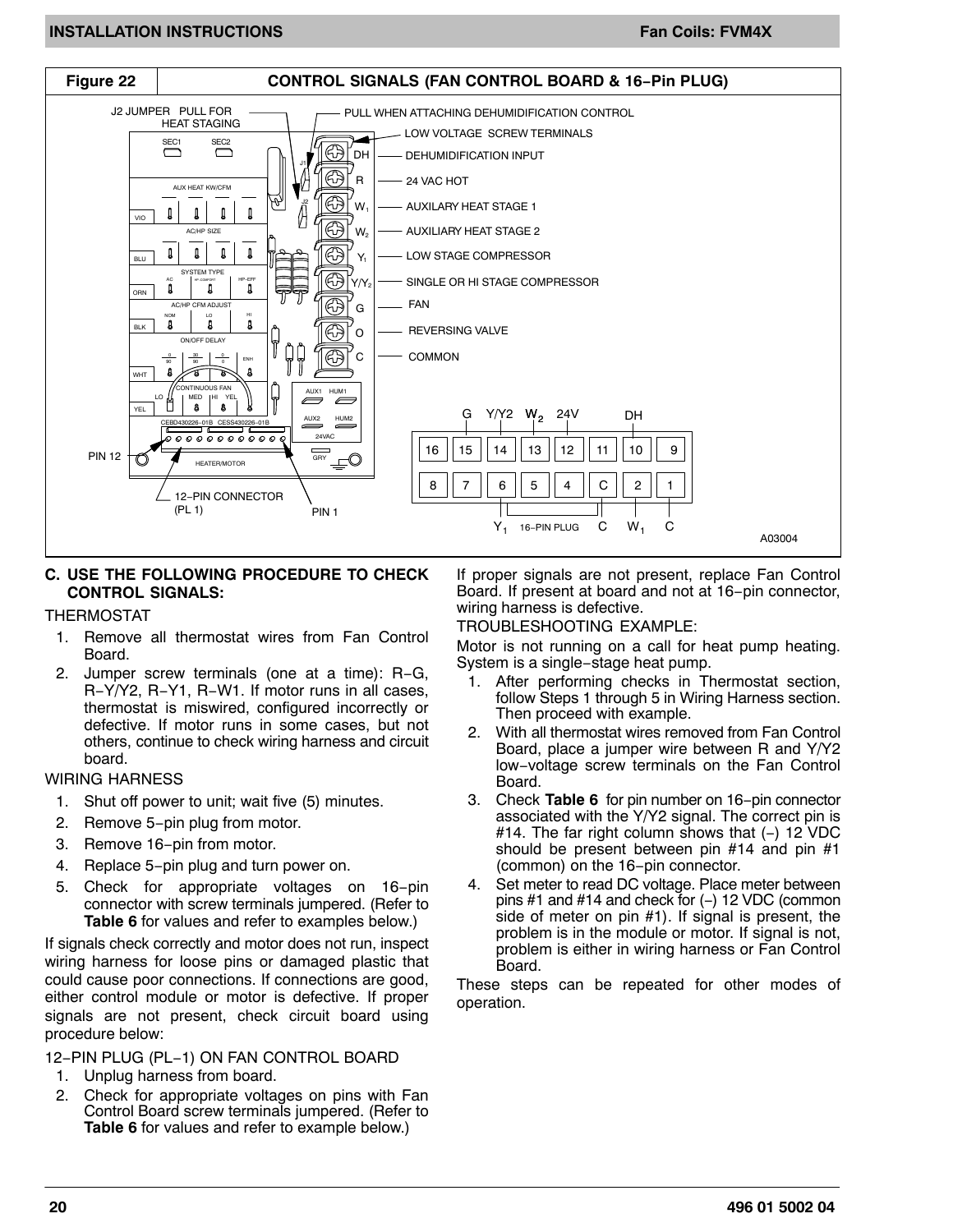<span id="page-20-0"></span>

| Table 6               | <b>Wiring Connections of FVM Fan Coil Wiring Harness</b> |                                                            |                                                                 |                   |                                                                      |  |  |  |  |  |
|-----------------------|----------------------------------------------------------|------------------------------------------------------------|-----------------------------------------------------------------|-------------------|----------------------------------------------------------------------|--|--|--|--|--|
|                       |                                                          | <b>16-IN PLUG ON WIRING HARNESS TO MOTOR</b>               | <b>WIRING HARNESS CONNECTION</b><br><b>TO FAN CONTROL BOARD</b> |                   |                                                                      |  |  |  |  |  |
| Pin on<br>16-Pin Plug |                                                          | <b>Description</b>                                         | Pin on 12-pin<br>plug or Set-up<br><b>Selection</b>             | <b>Wire Color</b> | <b>Signal on Pin with</b><br><b>Screw Terminal</b><br>Jumpered to R* |  |  |  |  |  |
| 1                     | Common                                                   |                                                            | Pin 9 on PL-1                                                   | <b>Brown</b>      |                                                                      |  |  |  |  |  |
| $\overline{2}$        | W <sub>1</sub>                                           | Aux Heat Stage 1                                           | Pin 7 on PL-1                                                   | Violet            | 24VAC**                                                              |  |  |  |  |  |
| 3                     | Common                                                   |                                                            | Pin 10 on PL-1                                                  | Orange            |                                                                      |  |  |  |  |  |
| $\overline{4}$        | On/Off Delay<br>Selection                                |                                                            | On/Off Delay<br>Selection                                       | White             |                                                                      |  |  |  |  |  |
| 5                     | <b>AC/HP Size</b><br>Selection                           |                                                            | <b>AC/HP Size</b><br>Selection                                  | <b>Blue</b>       |                                                                      |  |  |  |  |  |
| 6                     | Y1                                                       | Low Speed AC or HP                                         | Pin 3 on PL-1                                                   | <b>Black</b>      | $(-) 12VDC**$                                                        |  |  |  |  |  |
| 7                     | <b>AC/HP CFM</b><br><b>Adjust Selection</b>              |                                                            | <b>AC/HP CFM</b><br><b>Adjust Selection</b>                     | <b>Black</b>      |                                                                      |  |  |  |  |  |
| 8                     | Not Used                                                 |                                                            | N/A                                                             | Not Used          |                                                                      |  |  |  |  |  |
| 9                     | System Type<br>Selection                                 |                                                            | System Type<br>Selection                                        | Orange            |                                                                      |  |  |  |  |  |
| 10                    | Dehumidify                                               |                                                            | Pin 12 on PL-1                                                  | Gray              | 0V (24VAC on no<br>call)                                             |  |  |  |  |  |
| 11                    | <b>Aux Heat Size</b><br>Selection                        |                                                            | <b>Aux Heat Size</b><br>Selection                               | Violet            |                                                                      |  |  |  |  |  |
| 12                    | 24V AC                                                   |                                                            | Pin 8 on PL-1                                                   | Red               | 24VAC continuous                                                     |  |  |  |  |  |
| 13                    | W <sub>2</sub>                                           | Aux Heat Stage 2                                           | Pin 4 on PL-1                                                   | White             | 24VAC**                                                              |  |  |  |  |  |
| 14                    | Y/Y2                                                     | Single Stage AC or<br>HP, High Speed<br>Two-Stage AC or HP | Pin 2 on PL-1                                                   | Yellow            | $(-) 12DC**$                                                         |  |  |  |  |  |
| 15                    | G                                                        | Fan                                                        | Pin 1 on PL-1                                                   | Green             | 24VAC**                                                              |  |  |  |  |  |
| 16                    | Not Used                                                 |                                                            | N/A                                                             | <b>Not Used</b>   |                                                                      |  |  |  |  |  |

\* Check voltages with 16−Pin Plug disconnected from motor.

\*\* These signals will start motor.

To check Fan Control Board:

- 1. Leave jumper wire in place between R and Y/Y2.
- 2. Check **Table 6** under "Wiring Harness Connection to Fan Control Board" column and row for pin #14 to see pin# on Fan Control Board that should have voltage. The correct pin is #2. The column on far right will show voltage that should be present between pin  $#2$  and  $#9$  (or  $#10$  common).
- 3. Place meter between pins #2 and #9 and Fan Control Board and check for (−) 12 VDC
- 4. If voltage is present, the wiring harness is bad; if not, the Fan Control Board is bad.

## **START−UP PROCEDURE**

Refer to outdoor unit Installation Instructions for system start−up instructions and refrigerant charging method details.

#### **D. VERIFY MOTOR WINDING SECTION**

Before proceeding with module replacement, check the following to ensure motor winding section is functional. With control module removed and unplugged from winding section:

- 1. The resistance between any 2 motor leads should be similar.
- 2. The resistance between any motor lead and the unpainted motor end plate should be greater than 100K ohms.

If motor winding section fails one of these tests, it is defective and must be replaced.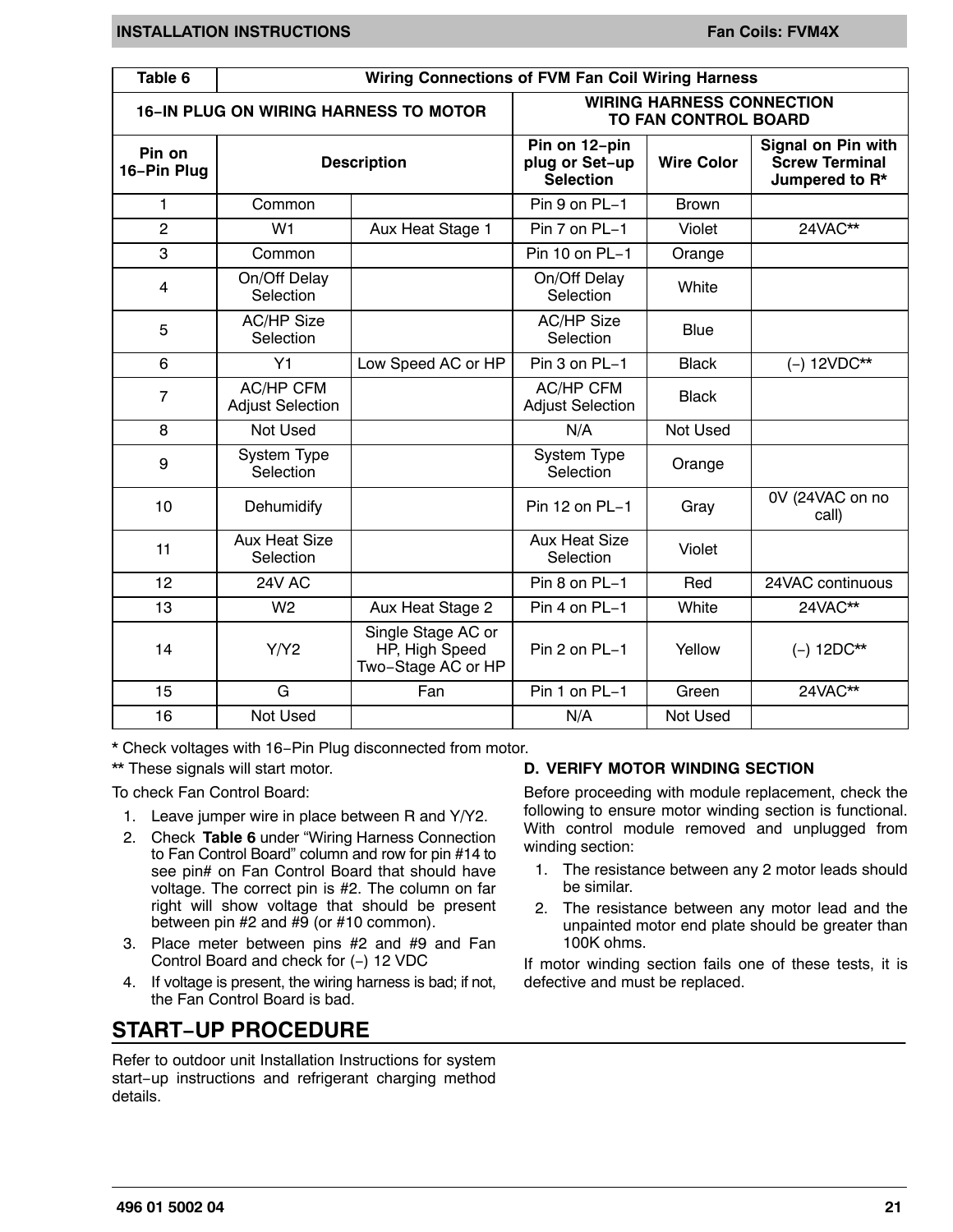## **CARE AND MAINTENANCE**

For continuing high performance, and to minimize possible equipment failure, it is essential that periodic maintenance be performed on this equipment.

The system should be regularly inspected by a qualified service technician. Consult the servicing dealer for recommended frequency.

Between visits, the only consumer service recommended or required is air filter maintenance and condensate drain operation.

#### **Air Filter**

The only required maintenance that may be performed by the consumer if filter maintenance.

Inspect air filters at least monthly and replace or clean as required. Disposable type filters should be replaced. Reusable type filters may be cleaned by soaking in mild detergent and rinsing with cold water. Install filters with the arrows on the side pointing in the direction of air flow.

#### **Condensate Drain**

During the cooling season check at least monthly for free flow of drainage and clean if necessary.

An inspection port is provided on all A−coil delta plates. Remove plastic plug to inspect.

## **! CAUTION**

#### **PRODUCT DAMAGE HAZARD**

**Failure to follow this caution may result in poor unit performance and/or product damage.**

**Never operate unit without a filter. Factory authorized filter kits must be used when locating the filter inside the unit. For those applications where access to an internal filter is impractical, a field− supplied filter must be installed in the return duct system.**